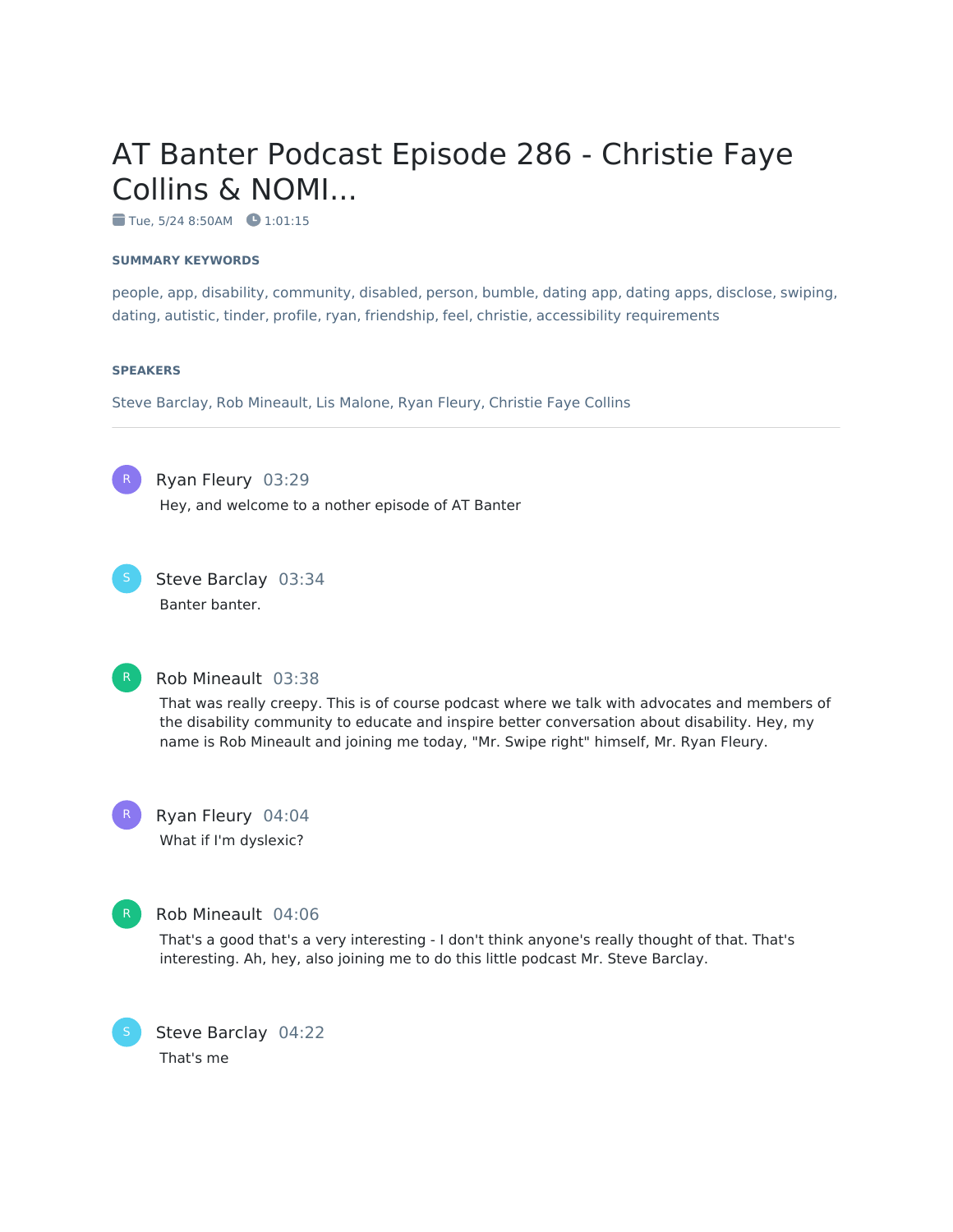

#### Rob Mineault 04:24

And bringing up - no wait - Geez I guess I'm using the anchoring anchoring batting, what's the what's the term for when you bat last?



# Lis Malone 04:39

Oh god Mr. Sports there.



R

#### Rob Mineault 04:42

That's that's baseball right? Surely to become our designated hitter. Our designated hitter

Ryan Fleury 04:51 Or waterboy

Lis Malone 04:53 Water person



Rob Mineault 04:54 Our water person, Lis Malone.

Lis Malone 04:59 What up Party People



# Rob Mineault 05:03

Okay, well, off to a stellar start already. You should never let me use sports analogies. I'm just saying totally wrong. I don't know. I just feel like everybody usually goes to them ...



#### Lis Malone 05:19

So, you know, we're you know, we're in the playoffs now for the NHL Stanley Cup. That's right. There, the Hurricanes, they're still in it there. I think we play the Rangers next. But then we got the Panthers and Lightning. Leafs are out. That was sorry, Canada.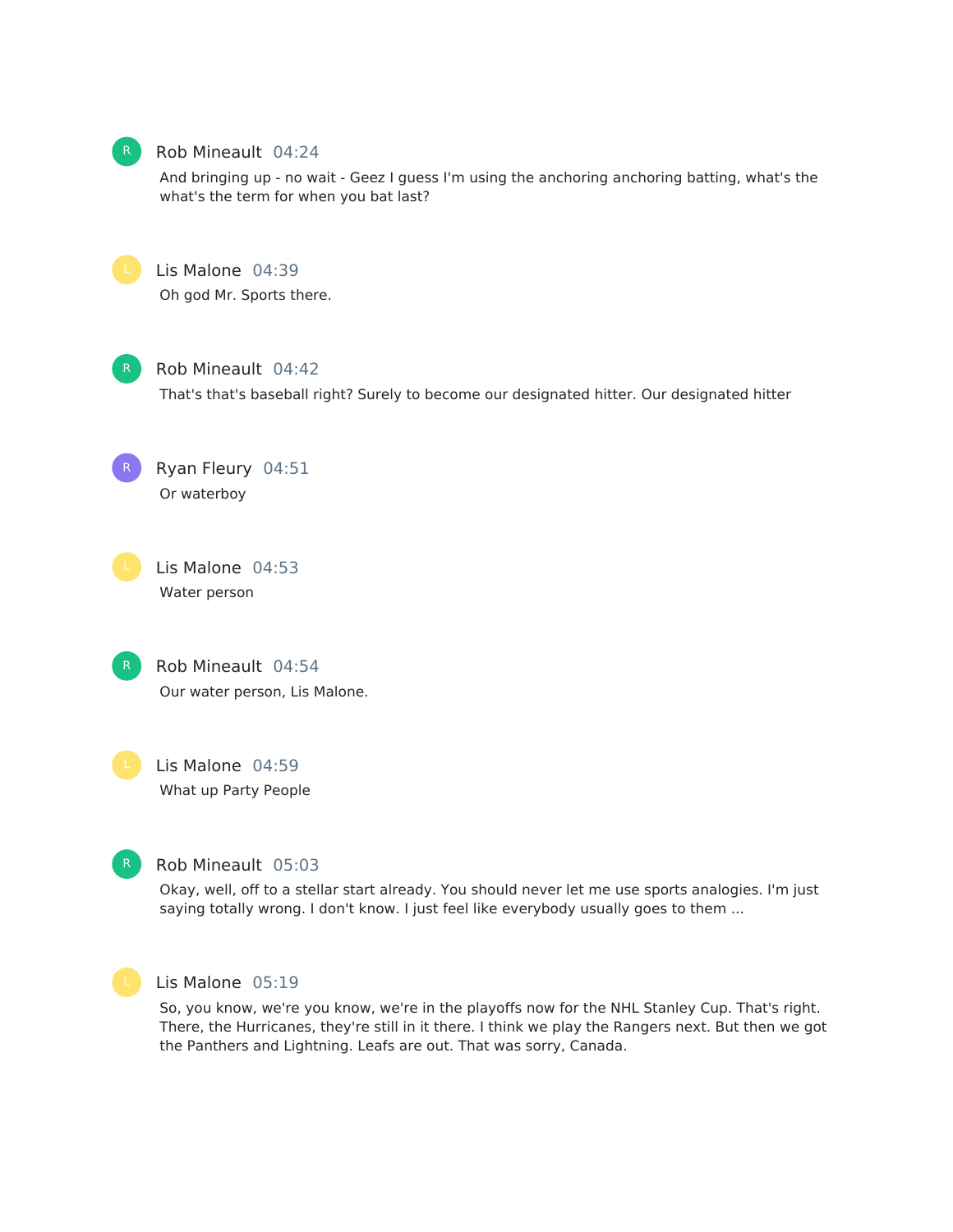

#### Rob Mineault 05:43

Well, we still got the battle of Alberta going on. We've got the flames and the Oilers fighting it out in the next round. Hmm. Ooh, fire and oil. Yeah, how explosive. The only plus about this is that it means that there will be a Canadian team in the next round no matter what. All right. Well, listen, I only hope that Vancouver makes it into the playoffs because I need a new TV. And I'm hoping for a riot.

Steve Barclay 06:14

Well, you'll have to wait till next season.

Lis Malone 06:16 They're gone

Ryan Fleury 06:23 Sports Talk. R

> Rob Mineault 06:24 That's all I have to contribute to it.



Lis Malone 06:29 Maybe next year.



### Rob Mineault 06:31

That's right. I mean, that's pretty much you could put that on the Canucks jerseys at this point, I think right? Yes. Although can I blame them? If I was if I was a professional hockey player, I would not be able to wait until we get knocked out. Like it would just be I can hardly wait to go and just have an offseason. So this is why I was never into sports. Okay. Anyways, we've completely digressed and gone off into the weeds. Hey, Ryan.

Ryan Fleury 07:02 Yes, Rob? R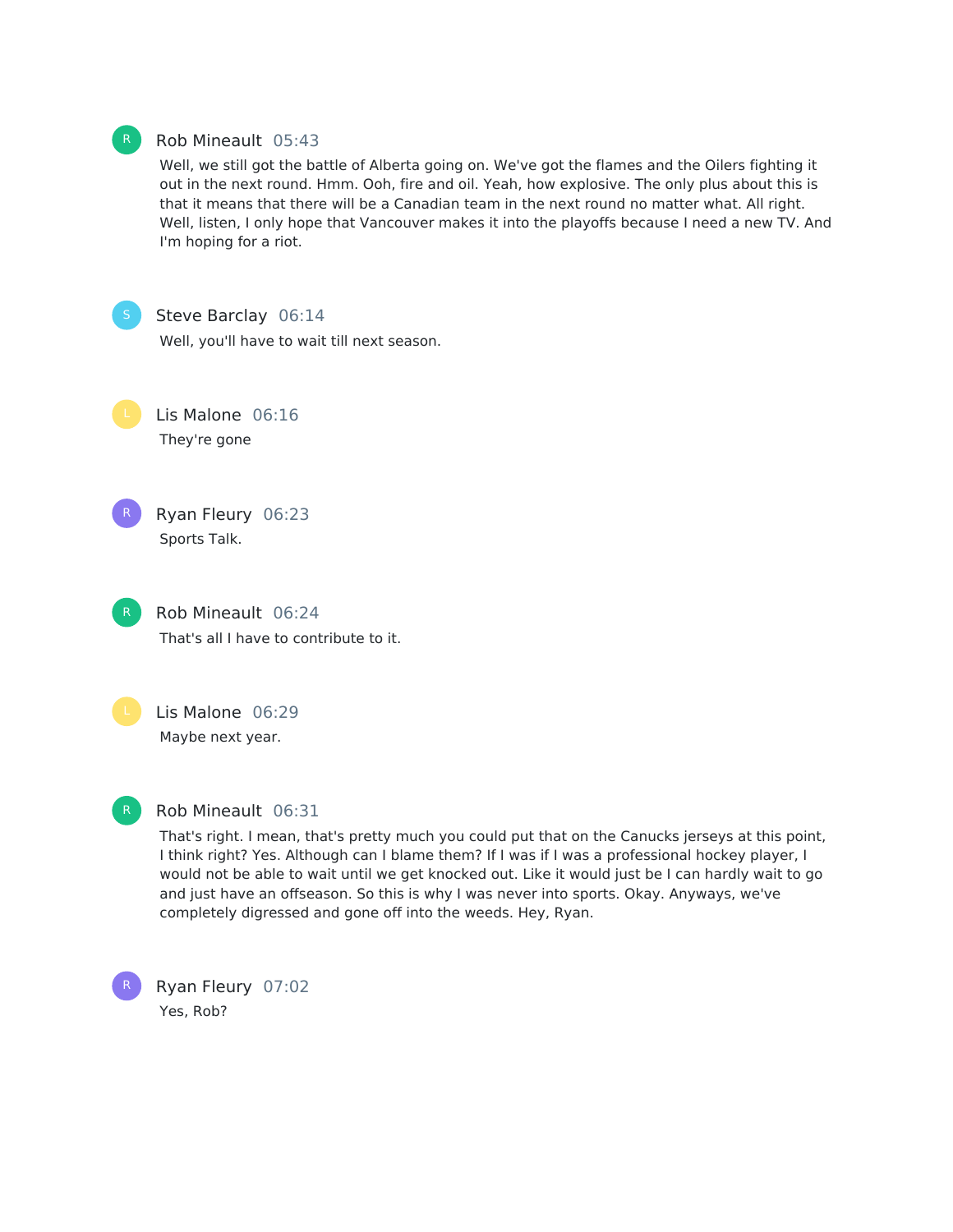Rob Mineault 07:04

What the heck are we doing today?



#### Ryan Fleury 07:06

Well, joining us today is Christy Faye Collins, who is a web developer from Victoria, British Columbia, and also the founder of NOMI, which is the app for the disabled and neurodivergent community to make connections with each other. Welcome, Christy.



#### Christie Faye Collins 07:24

Hello. It's so nice to be here with you guys.



# Ryan Fleury 07:27

Thanks for joining us.



# Rob Mineault 07:28

Yeah, we have to apologize for that sports talk.



# Christie Faye Collins 07:31

Oh, no, it's okay. It was so hard not to laugh out loud in the middle of that. I don't know. I wasn't introduced yet. Didn't want to intrude?



# Rob Mineault 07:39 Spoilers!



Ryan Fleury 07:40 You can laugh hard now.



Christie Faye Collins 07:44

I feel like there'll be a lot of laughter throughout this podcast, so I'll get a chance.



Rob Mineault 07:51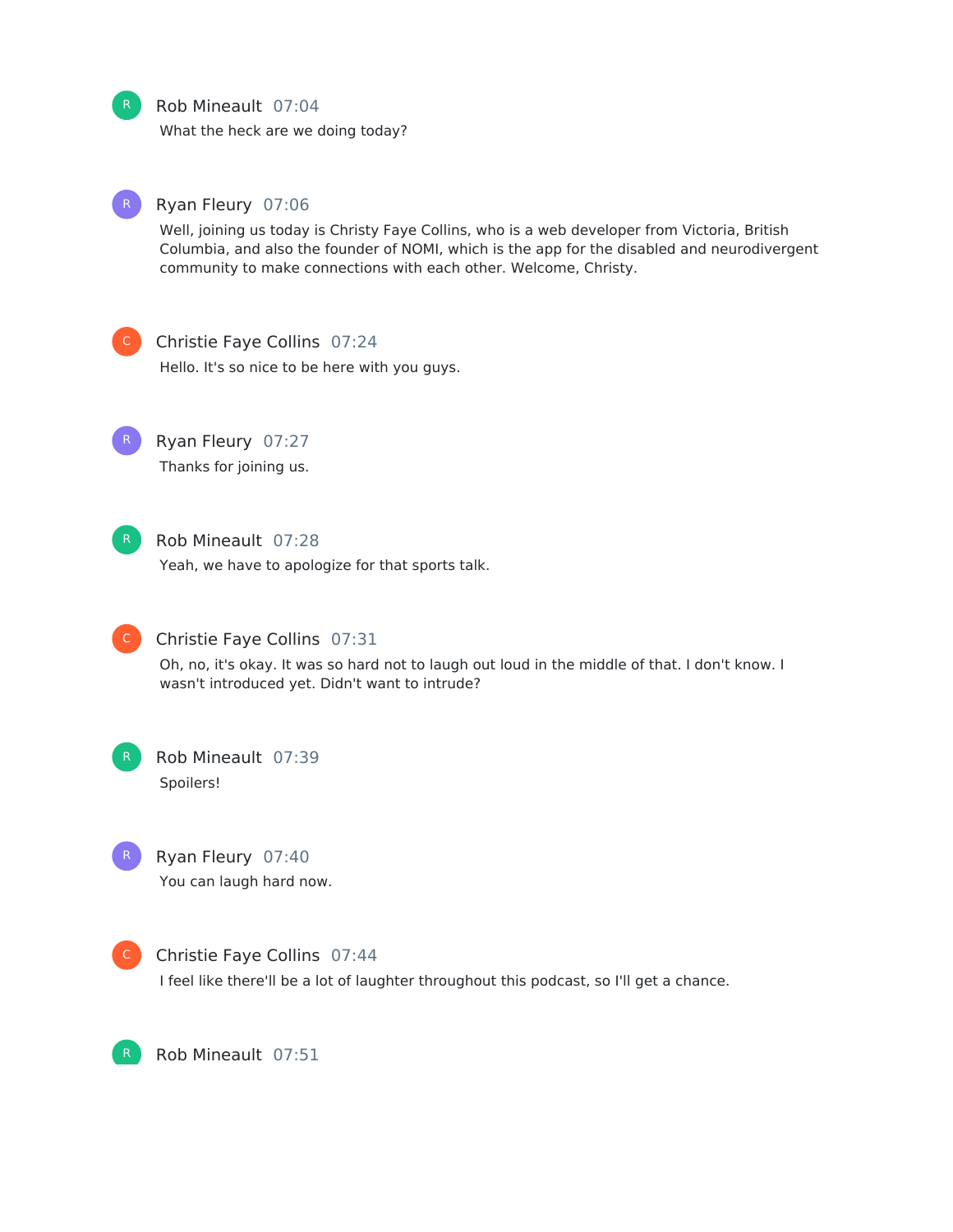All right, well, let's get things started properly. Give us a little bit of a snapshot maybe a little bit about you. And a little bit about NOMI.

### Christie Faye Collins 08:02

Yeah. So you mentioned that I'm a web developer. I'm not doing much of the development of this app. I have a tech team. So they're handling that. But yeah, I am originally from Vancouver, lived in Montreal for a few years now. I'm back on the West Coast. And it's so nice to be back. Just moved here again in September. So I'm living in Victoria now with my partner. And we go on hikes every week. And that's so lovely. So yeah, um, that's kind of a little bit about me. I've been working on Nomi for a couple months full time now. It's a dating and friendship app for disabled and neurodivergent folks, we want it to look pretty similar to modern dating apps just 10 times more accessible and curated specifically for the needs of our disabled and neurodivergent communities.

# Rob Mineault 08:53

So what sort of things would you change in your app versus you know, say a regular dating app? And keep in mind you're explaining this to a 54 year old guys been married for 28 years so I've never dated online. Oh, you have not lived.

#### Christie Faye Collins 09:11  $\mathsf{C}^-$

Many people will tell you it's an experience that is fine to not have. So yeah, basically, we would want to change the kind of swiping mechanism, Tinder introduced their swiping mechanism, I think in 2008, I should probably know the specific date but it was over a decade ago at least that they introduced that and it really changed the dating game, but it made it more of a game. It really gamified the process. So you get on Tinder, you start swiping. And eventually you're not even seeing a person on the other end of the screen. Especially since there's they don't tend to have a very long bio. So it's just a photo of dude holding a fish and then you have a couple sentences about him and you need to make some sort of decision on whether Not you want to pursue talking to that person or meet up with them. So we would want to go back to having a bigger snapshot of a person, no more swiping, but still keeping some simpler elements of the swiping interface. So we want to still be able to scroll pretty relatively quickly through profiles. But we do want you to have a chance to actually expand your bio, have more prompts, bring in some of those elements of Hinge and Bumble, where you can have prompts that you can answer, and maybe some audio clips and video. So just having a more well rounded snapshot of a person, and stepping back a little bit from the gaming process of swiping right and swiping left on human beings.



#### Rob Mineault 10:53

So what sort of prompted this idea to sort of come about?

Christian Faye Collins 10:58<br>Christian Fayer



 $\mathsf{C}^-$ 

R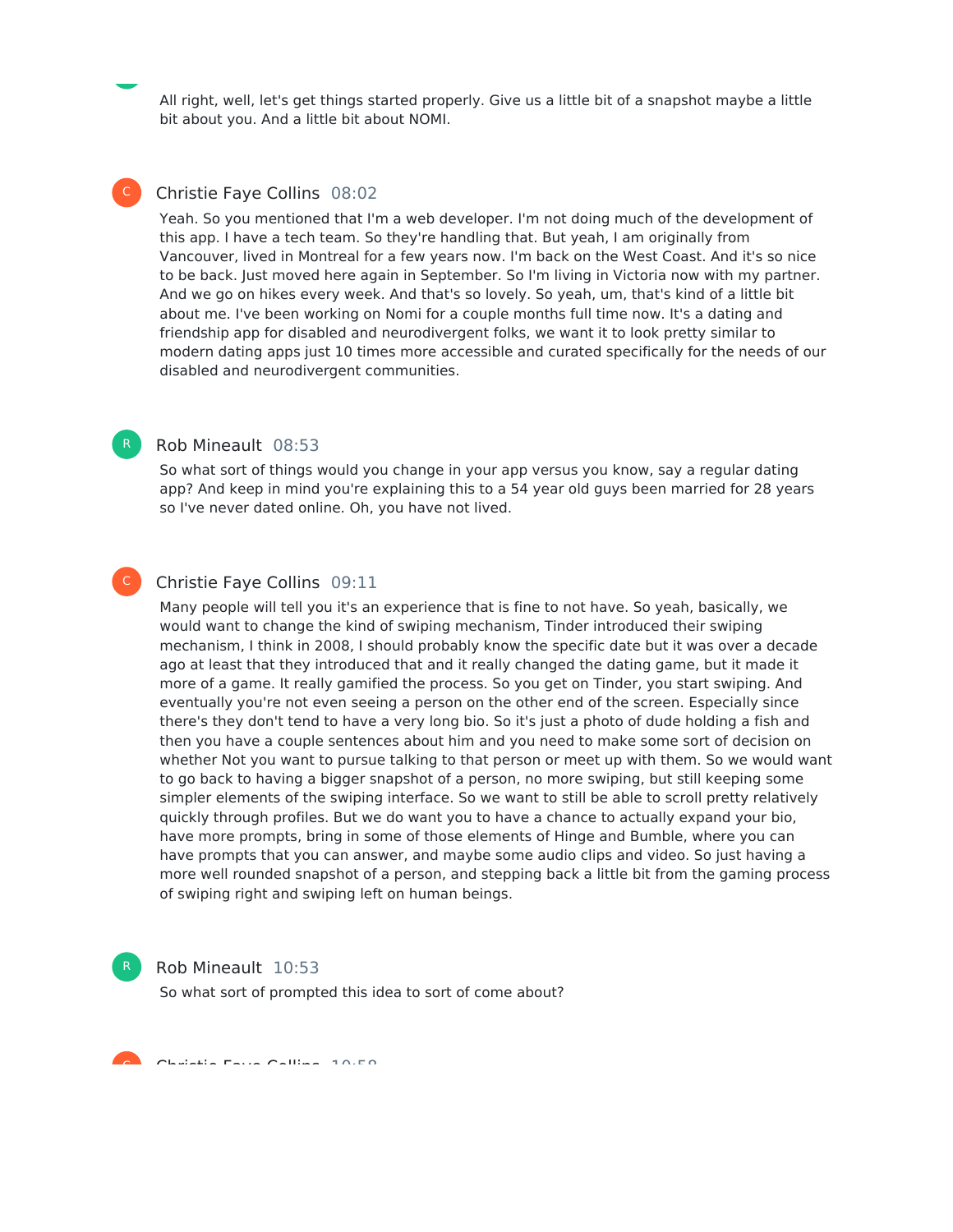#### Christie Faye Collins 10:58

Good question. So I'll give you the longer answer, since it's a long form podcast. So yeah, I've always had quite a sense of like, a strong sense of justice for both the queer community and the disability community, specifically with neuro divergence. So all throughout my life, I have just not understood how people could discriminate against others. And it just didn't make any sense to me. And especially with the queer community, I was thinking, Oh, I'm a really good ally. And like, I'd go to pride every year. And I would just like, see all the beautiful people expressing themselves, until I realized in my early 20s, that I'm also queer. So that was one thing. And then with the Disability Justice portion of it, I have been going through a discovery of my own over the past couple years that I'm autistic. So that also makes sense. I connected deeply with autism, I was looking up symptoms at like, 12. And I was like, oh, man, that'd be so cool if I was autistic, it would really explain a lot about me, but I'm not so whatever. And then I went through my life and I'm like, oh, no, hold on. I am. So that's been a very positive discovery for me. And right around the time that I was making this discovery, and starting this process, I was watching 'Love on the Spectrum' on Netflix. And in around Episode Two, the counselor was talking to those a counselor, I'll give a bit of a summary on Love on the Spectrum for those who don't know. So it's a kind of Docu series on Netflix that follows the love lives of a few people who are on the autism spectrum. And they follow them on dates, they kind of like they hire a counselor to help them navigate the dating scene and the weird social rules that we have around dating. And at around Episode Two, the counselor was she turned to the camera, and she was talking about how, you know, like, how does somebody disclose that they're autistic do they get on the dating apps, because a lot of autistic folks use dating apps. It's not made to be very accessible. But it's an option that we have when we don't want to be overstimulated in social settings. Or maybe we just have a very small group of friends. So we don't actually have the opportunity to meet a lot of people in like face to face social settings. So it is a very convenient platform for anybody, disabled folks, neurodivergent, folks, and anybody for with any ability. But yeah, she was saying, Do you disclose it in your dating bio? Or do you tell them when you're chatting with them through the app? Or do you even get on the date with them, and then drop it casually into conversation? So I started thinking about it. And I was like, hold on, like, Is there really nothing? There's no dating app specifically for neurodivergent, folks. And sure enough, there is one it was created in 2018. It's called Hiki, and it's quite popular. It's New York based and it's a wonderful resource for autistic folks. So anyone who feels drawn to that, absolutely go for it. That's amazing. So I figured if I could expand to neurodivergent and disabled folks, because there's a lot of overlap, the intersection between disability and neuro divergence is huge. So I would love to accommodate for disability and neuro divergence and see yeah, how many things overlap between disability and neuro divergence in terms of features in a dating app and what people are looking for? And the personal aspects that connection that people are looking for? So yeah, that's that. That's how I kind of came up with the idea. Because yeah, there's the only app that I saw was Hiki. And then there are a few others. But I took a quick look at their interface. And I've gotten more into detail in them now. And it's just not, it doesn't feel accessible to me, it doesn't feel like it's been updated in years and years for websites for disabled people specifically. And I was looking on a forum just the other day that was talking about different apps, different resources for connection for disabled folks. And apparently, dating for disabled is not even screen reader friendly. So that doesn't make any sense. So yeah, that is the long story about how this came about.

#### Rob Mineault 16:03

R

Well, that's so interesting, too, that you talk about disclosing, because I know that I've talked with with people in the disability community, from time to time, specifically about conventional

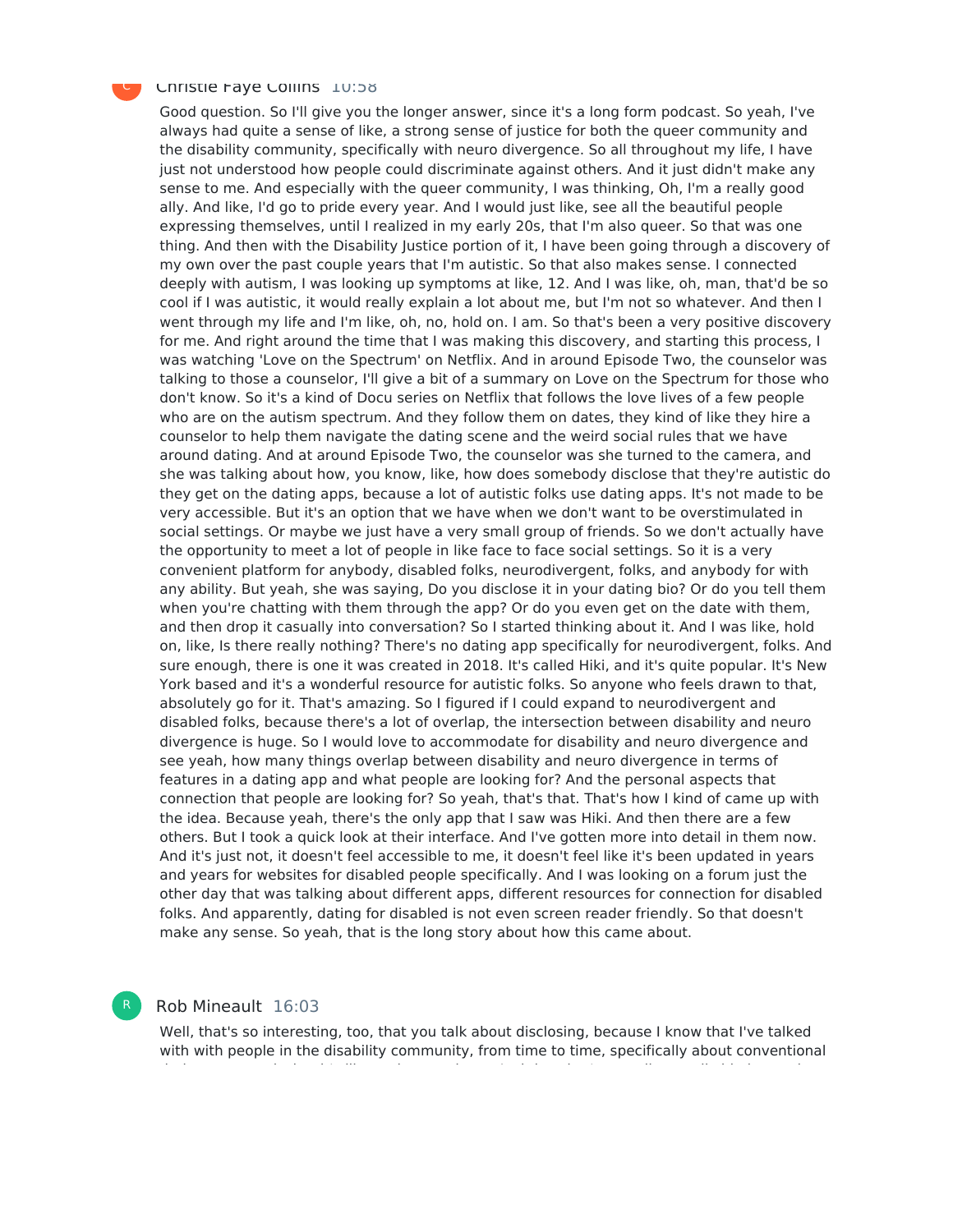dating apps, and what it's like to date on those. And that that's actually a really big issue, that, you know, that that idea of when do you disclose, you know, you're, you know, say, say you're blind or partially sighted, and you have a dating profile, you have a picture and all of that, and it's not, you know, immediately obvious that you do have a visual impairment,... when you disclose is really kind of a personal choice that can be really hard to navigate. And so I really see that that's one of the really big advantages of this is that you can really, you don't have to worry about that you can just be straight up front, and you know, that everybody who's participating on this platform is, you know, is going to be fine with that, or, you know, it's not going to be something that you have to necessarily worry about.

# Christie Faye Collins 17:08

Absolutely. Yeah, I think that's a huge benefit of having a platform specifically for the people of your community, because there's already that understanding. And even if some people don't feel necessarily safe disclosing that right away, because that's a huge issue as well, you don't want to put all of your information out there and potentially become a target. But yeah, it's amazing to have something that if you do end up having a conversation about it, it's not going to be a big deal, because somebody is expecting you to have a disability or a neurodivergence.

### Rob Mineault 17:46

But it's also you know, it kind of acts as this sort of-- I don't want to use the term safe space, but kind of a safe space where people can just can disclose at at their comfort.

#### Christie Faye Collins 18:00  $\mathsf{C}^-$

Yeah, that's what I'm hoping I really do hope that people can feel safe. And we'll do our best on our end to keep it as safe as possible and implement any safety features that we can and stay on top of any reports that come up, so that we can keep it kind of a sanctuary for folks who just want to connect with other people in their communities.



C

 $\mathsf{C}^-$ 

R

#### Lis Malone 18:23

So will the friend components of the app sort of mimic the way Bumble does it where there's like a dating side, and then there's a friend aspect to it.

#### Christie Faye Collins 18:36

That's what we're aiming for right now. I think it's nice having a clear delineation between friendship and dating. The way that the app that I referred to earlier he has is they have a tag system. So on your profile, you just have one profile. And you can say, I'm looking for love, I'm looking for friendship, and it just comes up as a cute little icon. So that's another option. But I do appreciate the way that Bumble has it set up. So you can have a completely different profile for friendship. So if you want to show one part of your personality as a friend, like this is my friend persona. And this is what I'm going for in friendship. And then maybe the romantic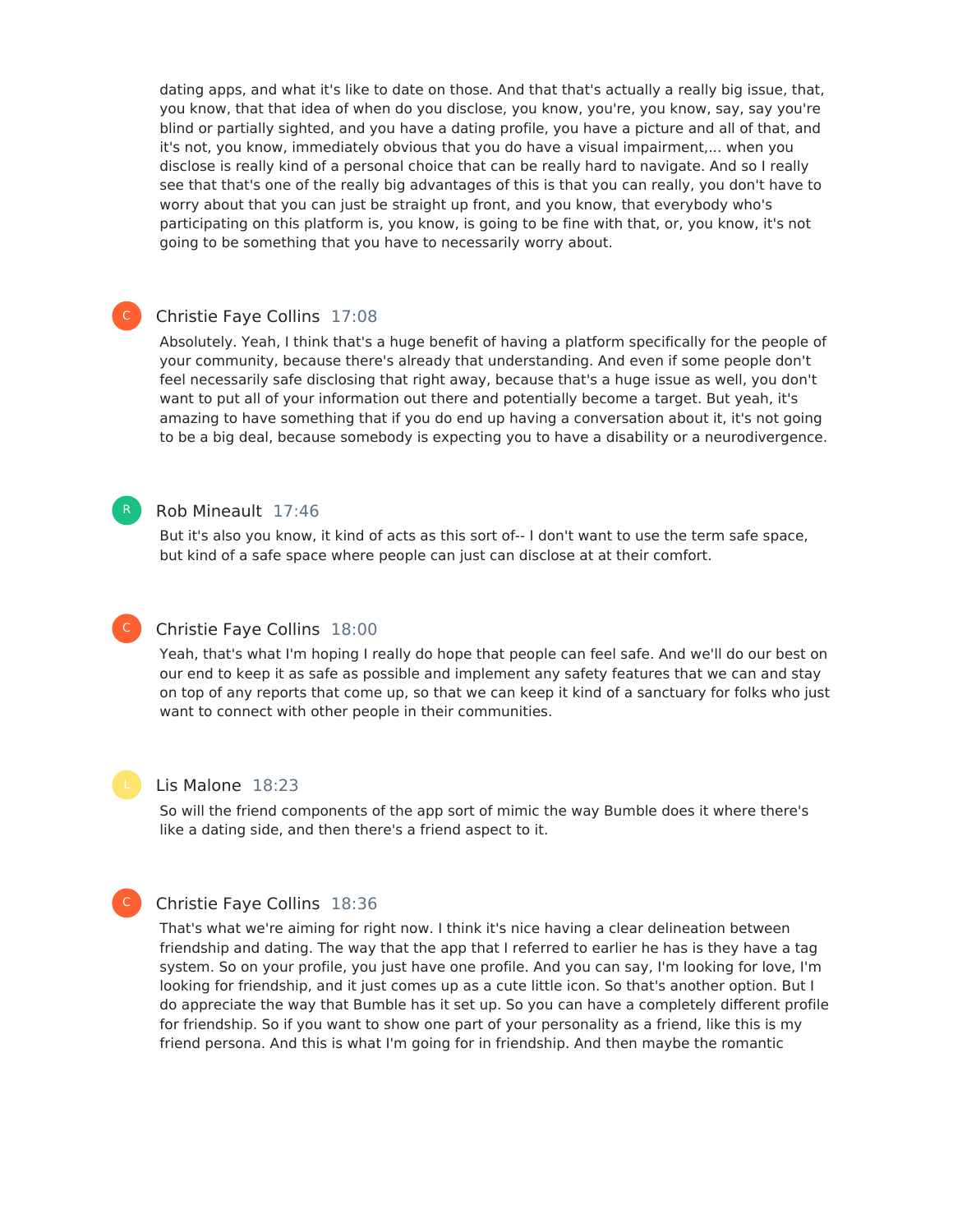profile, or whatever people are looking for the dating profile can be more serious. And like obviously, still trying to keep it light and fun and show your playful side. But it might be more like, Hey, I'm looking for children in the future. And I'm looking for this specific kind of relationship and I'm looking for these genders. And then with friendship, it could possibly just be like a different part of your personality. So that's why I do appreciate the way that Bumble does it. So that is what we're going for right now.

#### Lis Malone 19:49

Yeah, and the thing I do like about Bumbles model at least is that even people who are married who just want to meet make new friends in their community And I know that's also a big thing in the disabled community is that sometimes we like don't know a lot of people in the blind and low vision community where I live, and they're there. And sometimes something like this, regardless of your relationship status, or what you're looking for romantically, or even if you're not looking for anything romantically, it seems like it could be a really great way to connect with people.

### Christie Faye Collins 20:25

Yeah, I hope that people do use it to find community. Hold on, I'm just going to bring up some stats. I conducted a survey a little while ago, I do have a new survey up. But one of the questions that we asked was, "What kind of relationship would you be looking for if you were to use Nomi", and 134 out of 150 respondents said friendship among the other models, they could select as many as they wanted. But that's 89% of people who are craving friendship. And it makes sense coming out of this pandemic, too. But they're really like, there's Reddit, you can connect with people through Reddit, but it's less personal on Reddit, I feel. And if you're on a mainstream dating app, then you're not really among your community, you can find your community there. But it's a little bit harder, especially with the disclosing your disability. So if you're specifically looking for blind or low vision community, then you're not necessarily going to find it as easily being on a mainstream app. So I really do hope that people take advantage of the friendship part of the app and find people that they can connect with and talk about, like relate to.

#### Lis Malone 21:44

So am I the only one that has used any of these dating apps?



 $\mathsf{C}^-$ 

#### Rob Mineault 21:55

No.And in fact, you know what, here's, here's my thing. I have a pitch as it's when once you're done this, could you please create a dating site for cat people? Because I'm tired of running up against dog people. Apologies to almost all of the dog people that are in this room right now, but you're all a bunch of weirdos.



Christie Faye Collins 22:20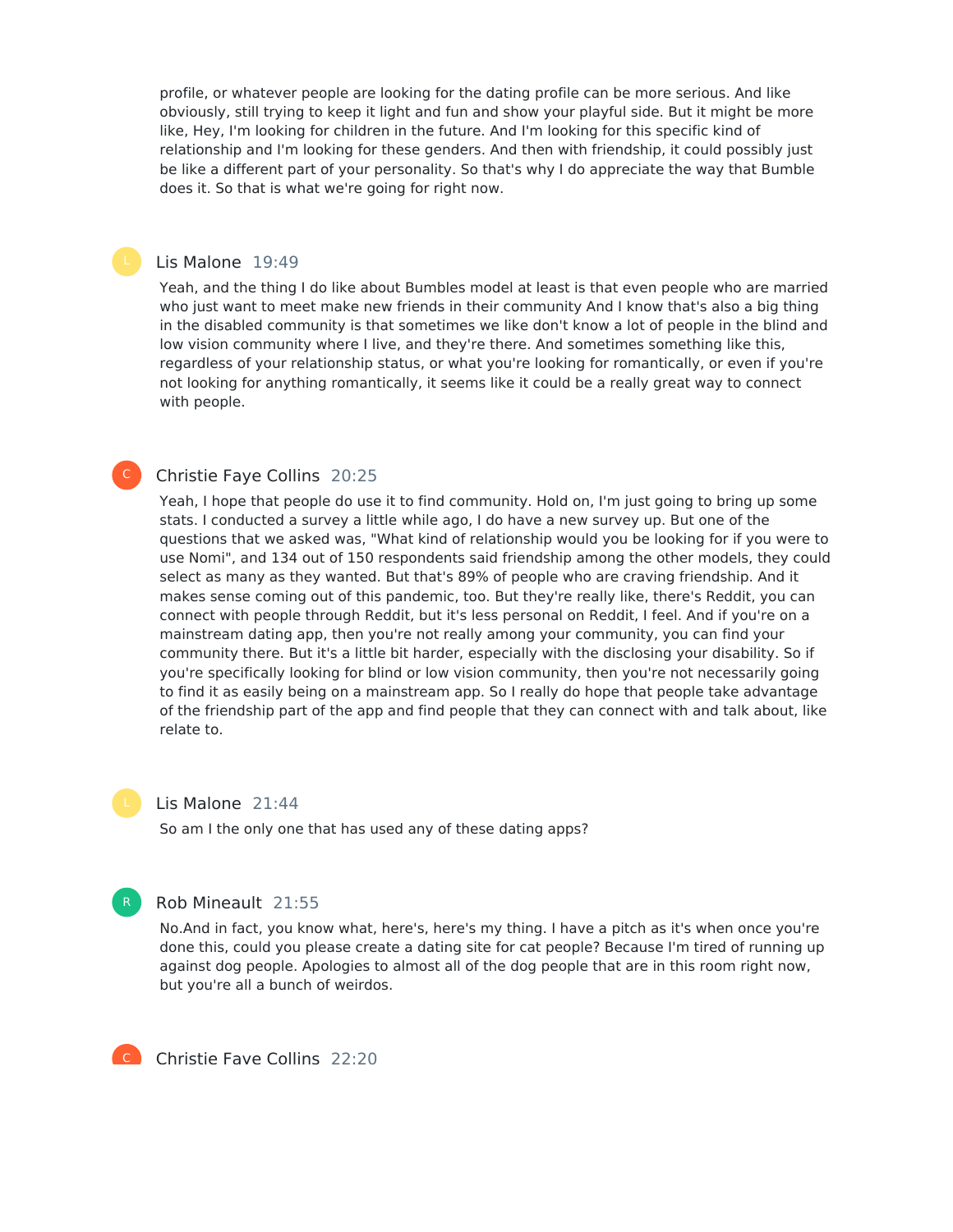Christie Faye Collins 22:20 I'm with Rob, I've got three cats.

Ryan Fleury 22:24 People will see it in your profile. R



e<br>C

Rob Mineault 22:26 You can call it Meow Mix.



R

Christie Faye Collins 22:29 I'm sure that would not be a copyright infringement.

Ryan Fleury 22:33 Meow Mates?

Steve Barclay 22:40 Puurfect Match or Puurfect?



C

#### Rob Mineault 22:47

Okay, well, we'll talk we'll talk after the podcast because the we're gonna, we'll make this happen. What kind of a challenge is it when you when you sat down to develop this, uh, you know, just even just as a web developer, in terms of the back end stuff? The matchmaking algorithm, all of that stuff. Because I'm assuming that a lot of these other dating sites, they're probably not very transparent in terms of how they structure sort the back end and how the technology works. In order to do this, would did you kind of have to look at this and go, well, we're just starting from scratch, we just have to kind of figure out how to make this work?

### Christie Faye Collins 23:30

Yeah, pretty much. Right now, we don't have funding, so everyone is volunteering their time. So I'm scrambling to get some funding right now. But the developers are bootstrapping it, which basically means that they're putting together a bunch of free their services that provide some parts of their service for free. And since we don't have any user base right now, they're just bootstrapping all of that together, putting together all of the free services, all of the the database and the messaging and any part of the app that everyone else would have their own custom algorithm for, we can basically take little bits of that from different services. So yeah, that's basically how we're handling the backend right now. Eventually, as we scale up, that will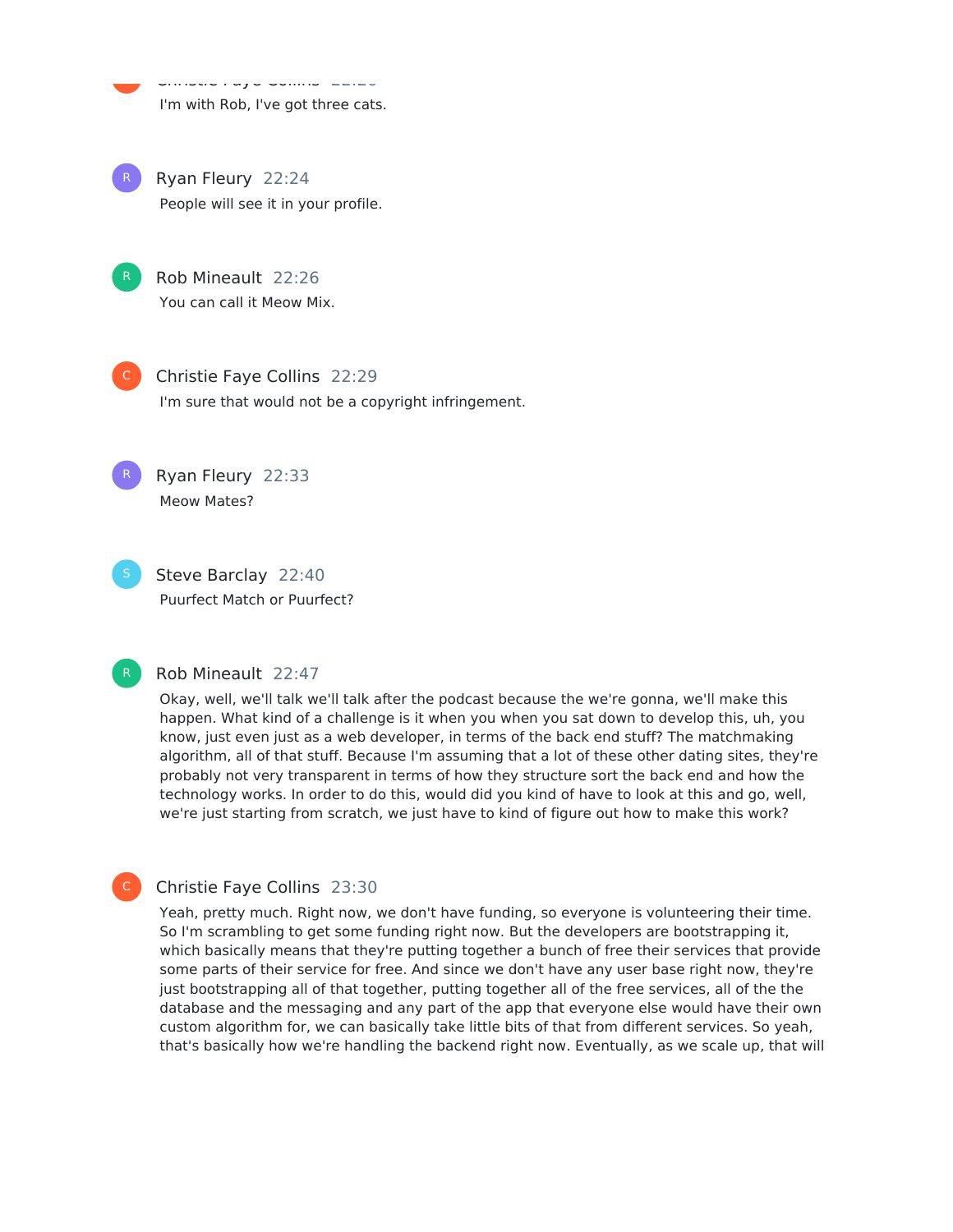become more complicated. And as we have more funding, we'll be able to invest in creating our own algorithm. We're trying to find a way to make a simple matching algorithm based on interests, because that's a huge thing, especially in the Autistic community. bonding over interests is so important. So yeah, we want to have some sort of way that people can see oh, you also like these things without us having to develop a whole matching algorithm on our own in the first year.

#### Rob Mineault 25:00

R

 $\mathsf{C}^-$ 

And now is sort of the plan going forward to keep it a completely free? Or are you sort of thinking that down the road, you would build in some sort of a subscription model? Kind of like kind of like the you know, all these current platforms? Right? They have, they certainly have a free tier that, you know, you have certain abilities unlocked. But then there's a, there's a pay tier. Is that, is that something that you guys are looking at, as well or just completely free?

#### Christie Faye Collins 25:31

Yeah, so obviously, we understand that within the disabled community, especially in BC, I think the maximum that you can get on disability is \$1,300 a month. So we really want to make it accessible to as many people as possible. But we also don't want to restrict the use of the app, because like you said, that's how a lot of dating apps work these days, it's called a freemium model, you have the free tier, and that allows you to match with people sometimes allows you to message people. I don't know exactly how, like every single dating app handles that. But generally, if you match with someone, you can communicate with them. And that's the basic level. And then if you want anything more than that, if you want priority in their algorithm, or if you want to see how many people like do without you liking them first, or if you want to change your location as you travel, that's all premium. So those, the premium subscription tends to cost around \$29. That's the average per month if you're just paying per month. So that's not affordable. And so basically, anyone who's on a budget is restricted to what the free tier offers them, which restricts the amount of connection that you could possibly have with people. So what we're looking at right now is a paid subscription per month, but we want it to be pay what you can. So the maximum you could possibly pay is \$29, which is the average per month, like I said for the other apps, but at the very minimum, it will be very, very affordable, just a few dollars per month, or maybe like a 10 to \$12 subscription for a year. And the benefits of that is that you would have access to all of the features that Nomi has to offer. And especially in the safety aspect, it discourages unsafe individuals from easily accessing the app. So if there's just a bit more friction for people, they would be less inclined to get on the app if they're abusers or if they're trying to target people. And that also ensures that we can hire accessibility experts and pay fair wages to our team of disabled and neurodivergent employees.

#### Rob Mineault 28:08

R

Neurodiversity and disability, I mean, there's so many gradients of it, and you know, it's so it's so huge. Is that kind of a challenge when you guys are looking for, you know, to build something that's going to work for for as many as many of those groups as as possible?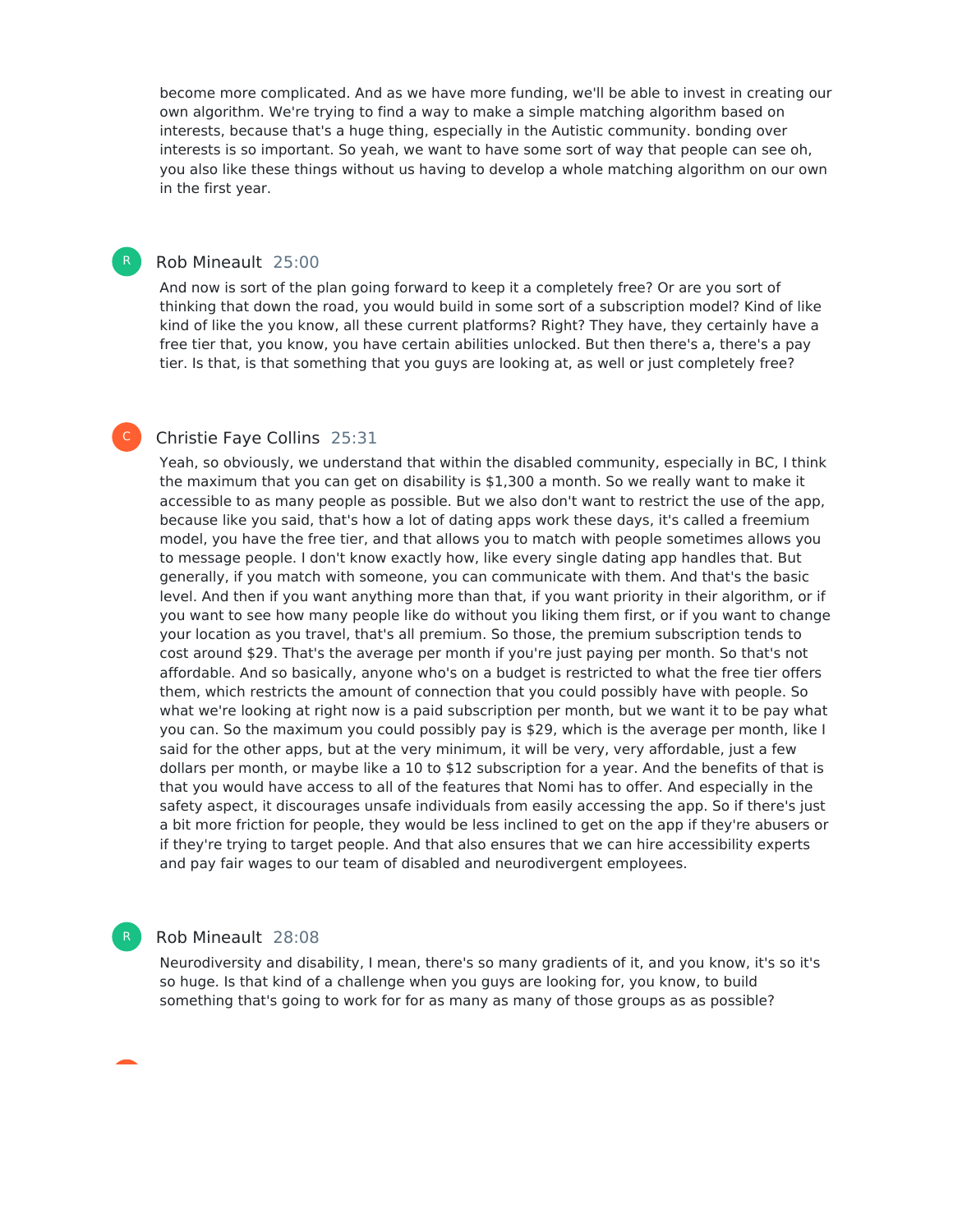#### Christie Faye Collins 28:29

Yeah, yeah, that's, that's a big reason why we're conducting now our second survey, because I want to dig deeper into specifically what everyone's needs are and try to meet as many of those needs as possible. Yeah, because some people, I get so much conflicting feedback, some people actually do really like the swiping mechanism. And then other people would never use an app that requires them to swipe right or swipe left on someone. So we have to choose one. It's one of those decisions that's always going to make somebody mad, or somebody will always feel not necessarily mad, but somebody will feel left out by whatever decision we make. So we're trying to make decisions that cater to the grand majority of people. But trying to accommodate accommodate as many things as many features as what makes sense to the vast majority of people.

Rob Mineault 29:29 Right. R



# Ryan Fleury 29:30

Well you have to start somewhere. Apple evolved over time as well.



### Christie Faye Collins 29:34

Exactly. Yeah, I'm a very like, big picture all or nothing, do it perfectly or don't do it at all kind of person.



#### Ryan Fleury 29:42

Yeah, but with that, you may not ever get started.



#### Christie Faye Collins 29:46

Exactly. Yeah. It's something that I've personally, this has been a great challenge for me because I have to take it step by step and I can't just do all or nothing with this, because it's so important to me that I want it to succeed. And in order for it to succeed, we have to start at square one. So yeah.



#### Ryan Fleury 30:10

Well, the unfortunate part and we've talked about this all the time on our podcast is not everybody that community is going to agree, you know, whether you're talking to me as a blind person or Lis as a partially sighted person, you know, our belief systems, our needs, our wants, our accessibility is going to be very different. So you won't win.

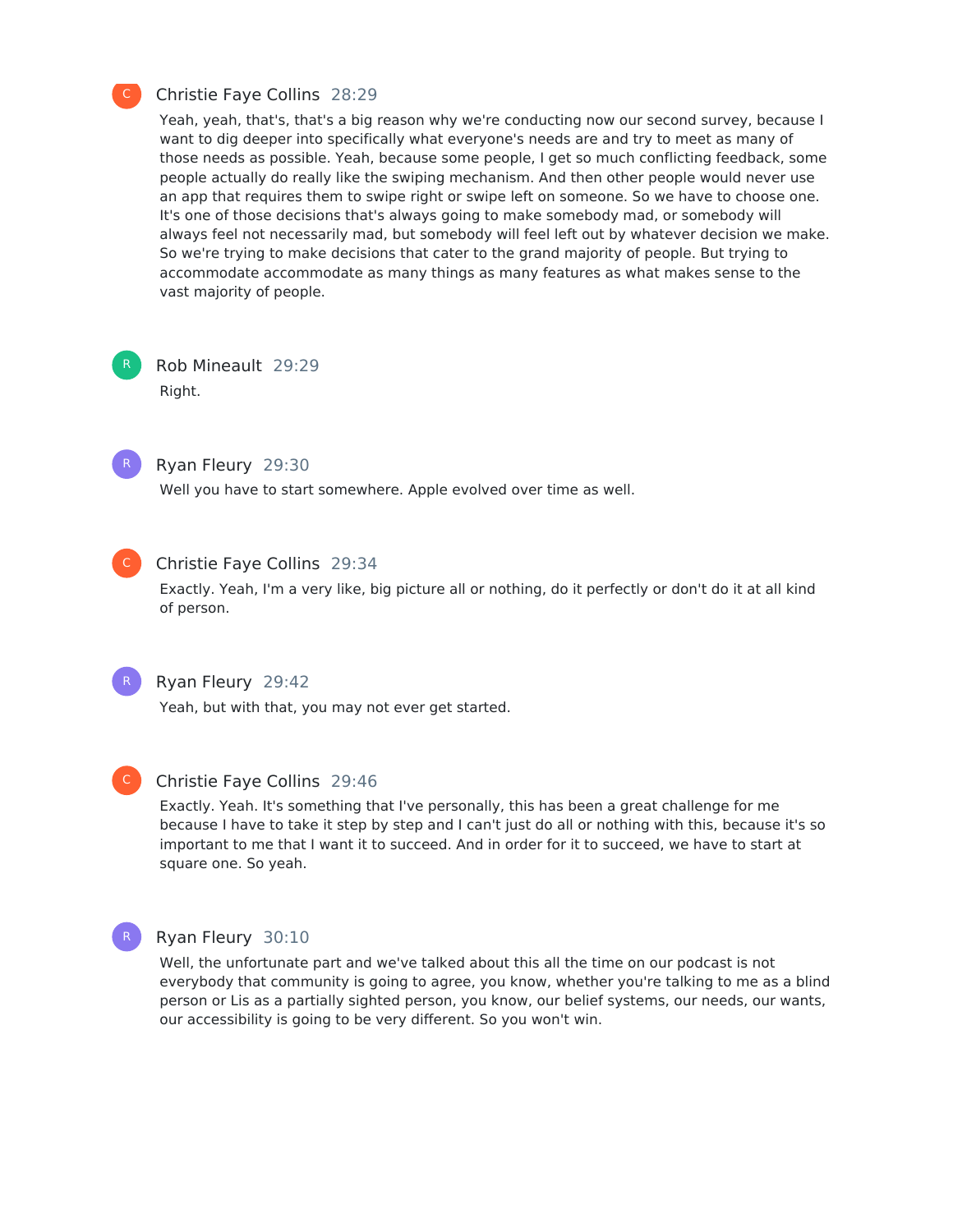

R

# Christie Faye Collins 30:34

Yeah. And I actually do feel like that's part of why this doesn't exist yet. I think that it's such a challenge, like a lot of people don't even want to address it, they don't even want to go there. They want it, they want it to exist and make sense that it would exist. But you do have to acknowledge the fact that each person has their own accessibility requirements, their own emotional needs. And even though we use the term disability community, neurodivergent community, there are so many sub communities within that. And even within the sub communities, people don't agree on everything.

#### Ryan Fleury 31:12

Exactly. And all you can do is follow the accessibility standards and guidelines. And that's all you can do.

### Rob Mineault 31:18

Well on the other thing that that you're doing right is, is you're consulting with the community that you're trying to serve. And, you know, it seems really intuitive to us. But you'd be surprised that how many, how many app developers or manufacturers of different assistive technology or different apps that we talked to that missed that process. They don't actually consult the community and actually ask the questions of what what, what are your needs? What are your interests? And they just go ahead and they go, they go develop something that nobody actually really wants.

#### Ryan Fleury 31:54 R

Well, it's interesting, because I saw a statistic, I think, on Twitter today, that I think 30% of the apps in the App Store on both iOS or Google Play Store are abandoned. They're no longer being developed. They're just sitting there. They're dead apps. So if people had actually involved the community, in their app development, whatever the app was related to, whether it's gaming, media, whatever, those apps may have had a better chance of success. Right?

#### Christie Faye Collins 32:26

That's wild. That's nearly a third. Yeah, well, there's there's that saying, for a reason, 'nothing about us without us'. Because you're never going to actually succeed with anything that is catering to a community without talking to the community, because you're not actually going to know what the community needs.

#### R

 $\mathsf{C}^-$ 

# Rob Mineault 32:50

So speaking of that, though, so what kind of response have you gotten from the community when you when you sort of reach out and talk to different people?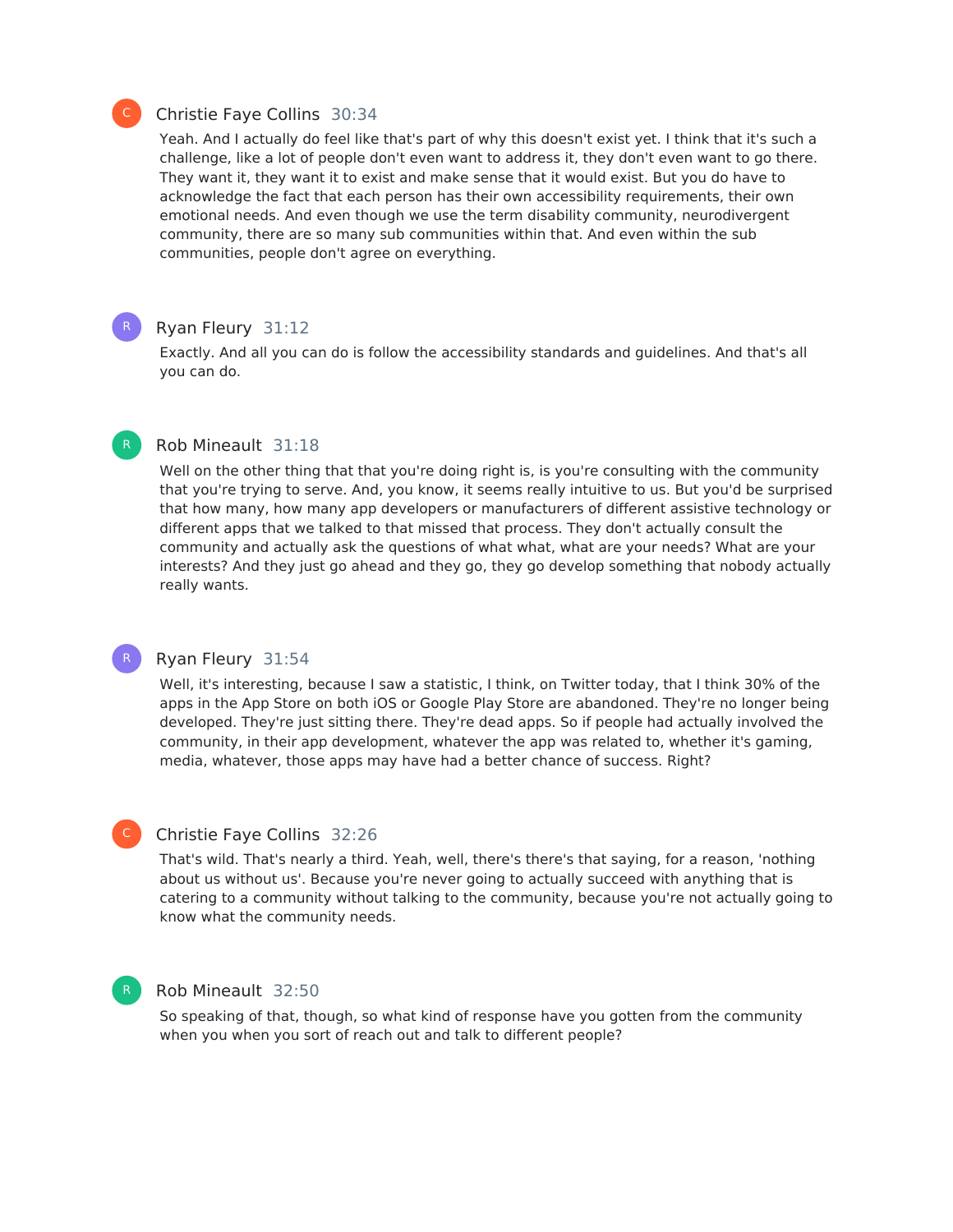### Christie Faye Collins 32:58

Yeah, it's been overwhelmingly positive. There are some concerns, obviously, like I mentioned, safety. But if we can address that as elegantly as possible, and as seriously as possible, I think that everyone will have an opportunity to meet their community. So yeah, actually, I've I've talked to a few people, I posted a few things on Reddit just asking for feedback on the website, when I first got the website up and running. And I got a couple of direct messages from people saying, hey, if you need a hand, I would love to help you. This is actually something that I've been wanting to do. Personally, I've been wanting to develop this specific app, connection app for disabled and neurodivergent, folks, so I'm so glad someone's doing it. Because a lot of people like you know, you have your full time job, your time is taken up with a lot of things. It's just a dream that you could create something like this. And so many people are just so relieved that I'm doing it now and that we're doing it. So yeah, everyone has been very, very enthusiastically excited about it, which is so amazing. Like it's so especially through the pandemic, it feels so isolating, just working from home and being alone all the time. And I don't know how people feel until I put myself out there. And when I finally put it out there and received all of that positive feedback. I like a few times I started my work day, and then just started crying because I had received so many wonderful messages and emails from people. And I couldn't start my workday for another hour while I try to calm down. So it's been beautiful.



#### Lis Malone 34:51

That's how Ryan feels when he opens up the AT Banter cowbell email account, he gets all warm and fuzzy.





#### Rob Mineault 35:01

Really? I thought he just wept openly because just no one's emailing us.



## Ryan Fleury 35:04

They are! It's a very lonely place. Have you looked at it? No.



Steve Barclay 35:18 You never give me access to it.

Ryan Fleury 35:20 R

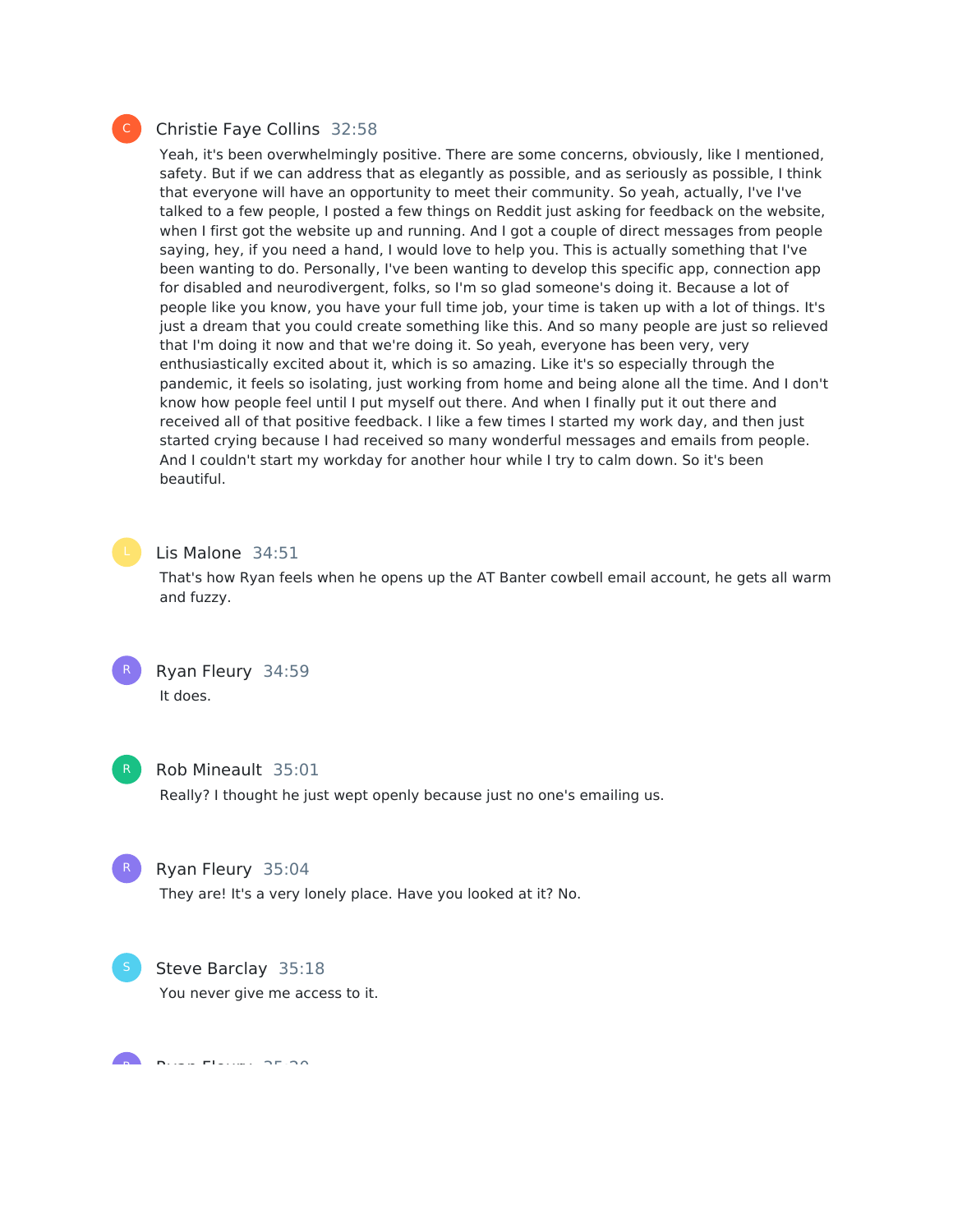Ryan Fleury 35:20

R

Oh, okay. Maybe I will.

Lis Malone 35:23

Christie, we go off the rails very easily.

### Ryan Fleury 35:28

And under the bus once in a while, usually each episode.

#### Lis Malone 35:34

So my, my, my bad. I'm sorry, I took us off the rails. But Christie, I want to ask you a serious question. Would you be comfortable just sharing a little bit about what the dating challenges might be for the neurodivergent community? Because I think that sometimes for some certain types of disabilities, it might not I'm not speaking for everyone. But there are certain things that might seem that are obvious because of the visible disability aspect to it. But for invisible disabilities, the challenges are very unique.

# C

#### Christie Faye Collins 36:07

Yeah, I mean, again, like you said, everyone's experience is very unique. So there's actually so much so many things that people have said, reasons why mainstream dating apps don't work for them. But I guess one specific example would be I was at a party a couple of weeks ago, yay, we can finally start socializing. And the NOMI came up and they asked me why what my personal involvement is why I came up with the idea. So I told them, I'm autistic. And one of them was like, Oh, my God, but like, you can look me in the eye. And I'm like, Yeah, well, I'm just one autistic person. And they're like, Well, yeah, like I was on a date with this person a couple of years ago, and he couldn't look me in the eye. And I asked him, why can't you look me in the eye. And the person told him that he was autistic. And like, first of all, don't ask anybody why they do what they do, unless you're very close to them. But yeah, it was just one thing where I was like, Oh, that, like, that's why I'm doing this, that is a really big reason why I'm doing this because a lot of people who are autistic, they have to stim. So I like to like, flick my hand back and forth. And that helps to release some energy when I'm anxious. And I can look people in the eye, but I'm on the opposite end, where I make very intense eye contact with people, and have to remember that I need to look away sometimes, because that can be overwhelming for people. So there's just like little ways that neurodivergent people socialize. And that might just look a little bit different while they're socializing with other people. So yeah, that's that's one thing where like, a resource where people already kind of understand why you do what you do, they already maybe have a bit of an understanding of your neurodivergence, it might just make it a more comfortable experience for everyone. Because if you can't look somebody in the eye, or don't want to look someone in the eye right away, that can be okay. You can just focus on your meal, you can focus on like the space around someone's head or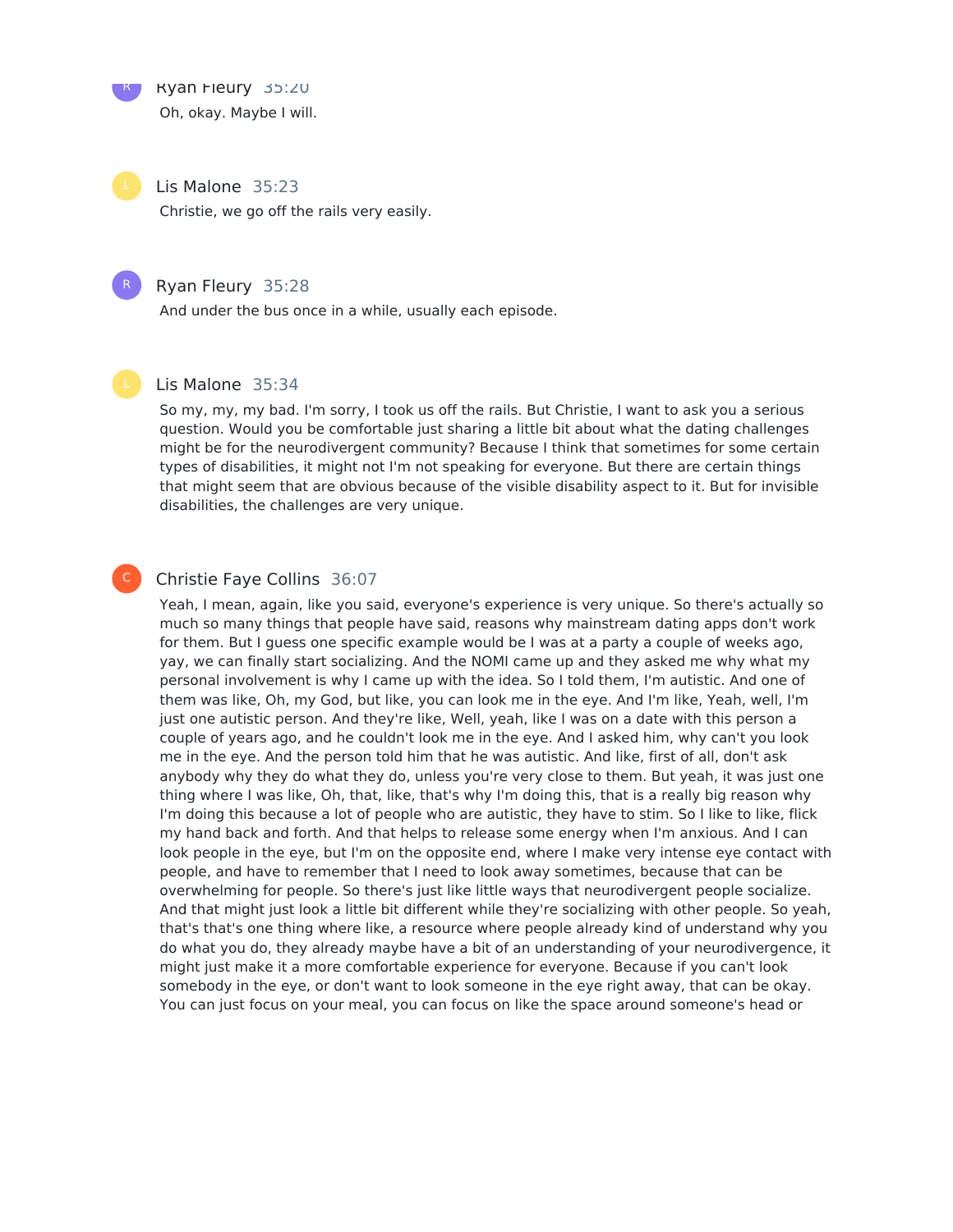look at their mouth or their ear, like whatever things that people do. To avoid eye contact. That's, that would just be okay. And it wouldn't have to be a thing, it wouldn't have to be an issue.

#### Rob Mineault 38:44

R

 $\mathsf{C}^-$ 

R

 $\mathsf{C}^-$ 

Really, what it's what it's doing, is it's giving people an even playing field in terms of, of dating.

#### Christie Faye Collins 38:51

Yeah, exactly. And in terms of, you know, like people's accessibility requirements, it would maybe be a little bit strange for a non disabled person or neurotypical person if on your mainstream dating app profile, you said, Oh, I have a service dog with me. Or like, oh, I can't access some restaurants or have these accessibility requirements like that would be a little bit like, oh, that person might be a bit too much work, quote, unquote. Absolutely not too much work. Everyone has accessibility requirements. But like, it might just be a little bit of like, oh, that person has accessibility requirements. So with this app, it would just be normal. It would be a regular question that is asked on everyone's profile, and they can answer it if they like that, yes, I have a service dog with me. And that would be like cool, we'll like make sure that it's accessible for a dog or we'll make sure that it's wheelchair accessible wherever we're going. And it's less of a hurdle to get over and less anxious for the person who was writing the profile to add that on their profile, if that's normalized. So yeah, like you said, it's just more of an even playing field for everybody.

#### Rob Mineault 40:09

Wow. And that, you know, it's so interesting that you mentioned anxiety, because you're absolutely right, the more anxiety that you can remove from online dating and the online dating experience is a plus, because it's anxiety ridden already, just by the fact that it's online dating.

#### Christie Faye Collins 40:27

It is. Yeah. Yeah, it's a weird thing. Like, it feels a little bit superficial, it's definitely becoming more normalized, and there's less stigma around it than there was even a few years ago. But it's still like, there's that hurdle that you need to get over that anxiety that you need to work through in order to even make a profile, let alone add all this information about you.



#### Rob Mineault 40:56

Well, and that, yeah, and you bring up an interesting point, too, that this, this platform is even more needed. Because for a lot of people, the, quote, conventional way of say, going out and meeting people isn't necessarily a great option. Like, you know, going out to bars, going into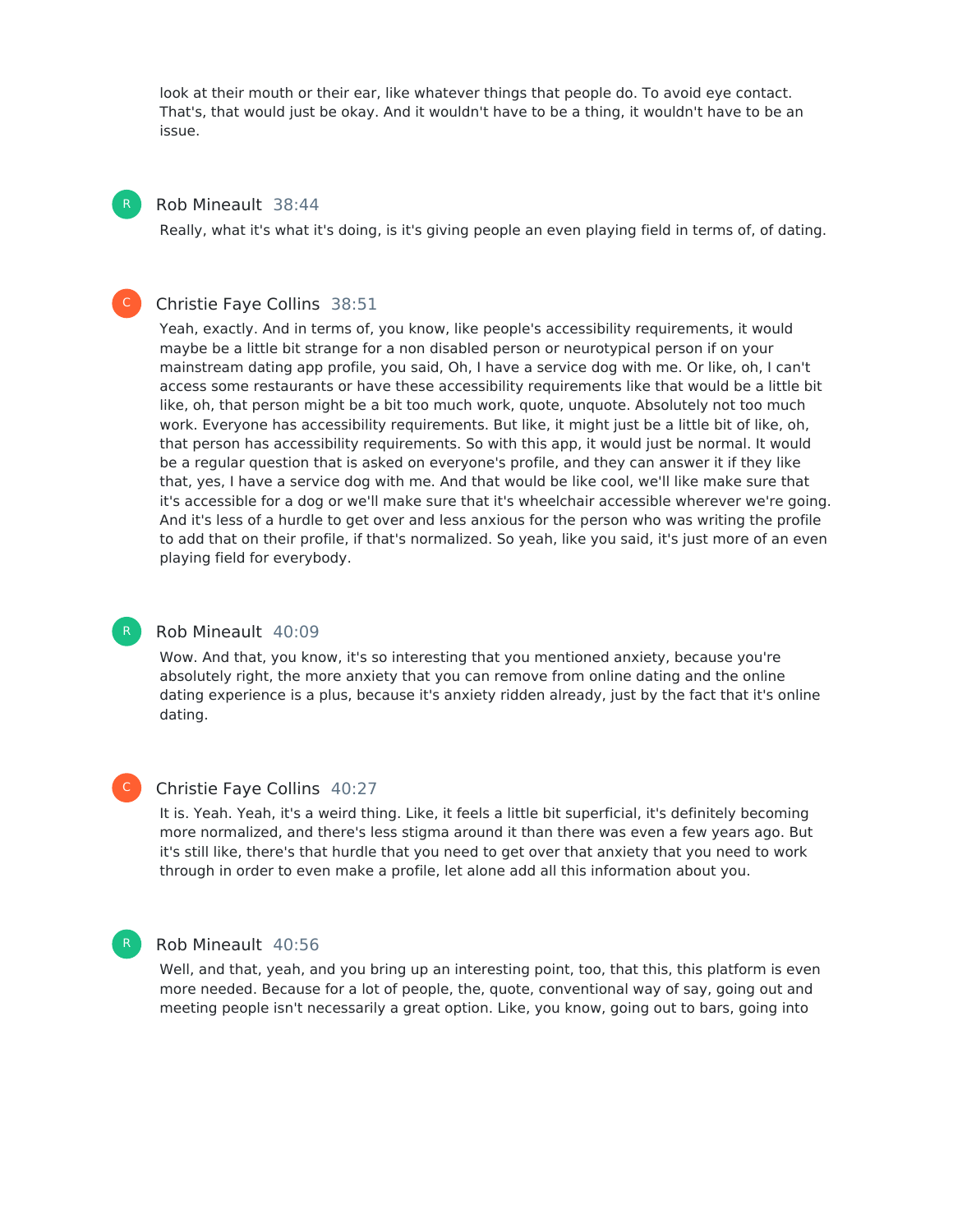pubs, for some people, you know, those those types of situations are just overwhelming. And so, you know, when, when you when you can't do a lot of those things. meeting somebody online is really kind of a one of the best ways to do it.

# Christie Faye Collins 41:33

It is yeah, it just makes sense. Like, you can have a full relationship with somebody. Somebody on my team said that one of their friends who's disabled, at the very beginning of the pandemic met somebody online. And both of them are keeping their identities undisclosed, they're just chatting through, I think, mostly email text. I don't even know if they exchange photos, but they talk every single day. And they're in a relationship, like they're together, they're each other's people. And they just choose to keep their identities more private. So that works great for them. And that's such a wonderful story. And it's a bit of an extreme example of online dating, but I think it is an example of like, you can find whatever you need, through the internet.



 $\mathsf{C}^-$ 

#### Rob Mineault 42:27

You know, when the more that we talking about this, the more that I'm stunned that there's so little out there, because there seems to be a huge need and a huge benefit to to build a platform like this.



#### Christie Faye Collins 42:42

There is just under a quarter of Canada's population identifies as disabled, and over a quarter of the States' population, because the States' health care system is super messed up, identify as as disabled. So it's, there's so many people, and it doesn't make sense that there wouldn't be a mainstream go to dating app for people with disabilities.



#### Lis Malone 43:09

Have you received any pushback for potentially sending the message that disabled people can only to date other disabled people? Has that ever come up in any of the any of the critiques of of what you're doing?



R

#### Christie Faye Collins 43:25

A little bit. Yeah. I feel like it's gonna come up more and more, but already, I sent you, Ryan, the CBC article.

Ryan Fleury 43:34 Yeah. Saw some of the comments.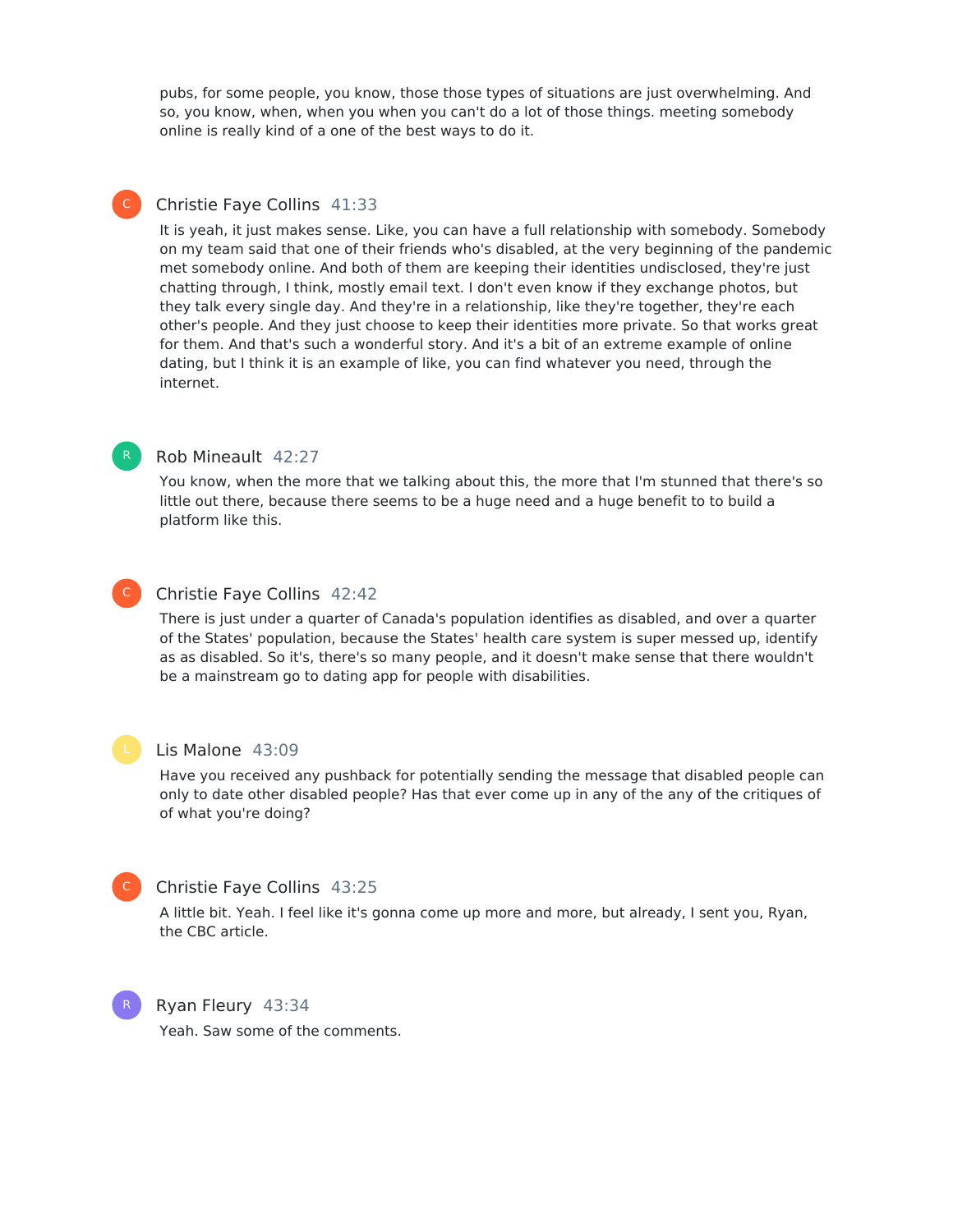#### Christie Faye Collins 43:37

So one of the comments there said, This feels really gross as the target demographic for this, it doesn't make sense that I should only socialize with other neurodivergent or disabled people. And I do absolutely see where they're coming from. But first of all, they don't have to use it, if they don't feel like it. It's not for them. But second of all, like, I think that it's wonderful to have direct access to your community. And if you don't want to socialize with other, like, if you're autistic, and you don't want to socialize with other autistic people, that's okay. But so many people do. And so many people find value in connecting directly with their community. So I don't feel like as that progresses, and as that might amp up, I don't feel like I will be personally affected by that. Because I do believe that so many people will benefit from having direct access to their own community.

#### Lis Malone 44:36

As Ryan said, we can't we can't agree on anything. So..

# R

#### Ryan Fleury 44:41

Well, that's just it, and everybody has their own story, right? So you know, you can choose where you want to go. If you want to go to the mainstream apps, there's 25 of them, pick one. If you're somebody with a disability who wants to build connections, there's none. So you know, you don't have 25 apps to pick and choose from you're looking for community you Looking for friendship, you're looking for whatever it might be. And there is nowhere to go currently. So, you know, this, this has to happen.

#### Lis Malone 45:08

And it's just like with the regular dating apps, like none of them that exists, ever seem to fit the bill because I most people, when you ask a single people, they're like, oh, yeah, I'm on Tinder. I'm on Bumble, I'm on Hinge. I'm on Facebook, whatever they do. And then, you know, so I would imagine that this would just be or could be another community to join. You increase your odds?

# Rob Mineault 45:35

Yeah, no, exactly. I mean, it's not like you can only join one. And for a lot of people, a lot of these a lot of the different dating apps have different angles that appeal to one demographic or the other. Bumble's a lot more sort of, friendly towards women.

Lis Malone 45:56 It's woman owned. Yeah.

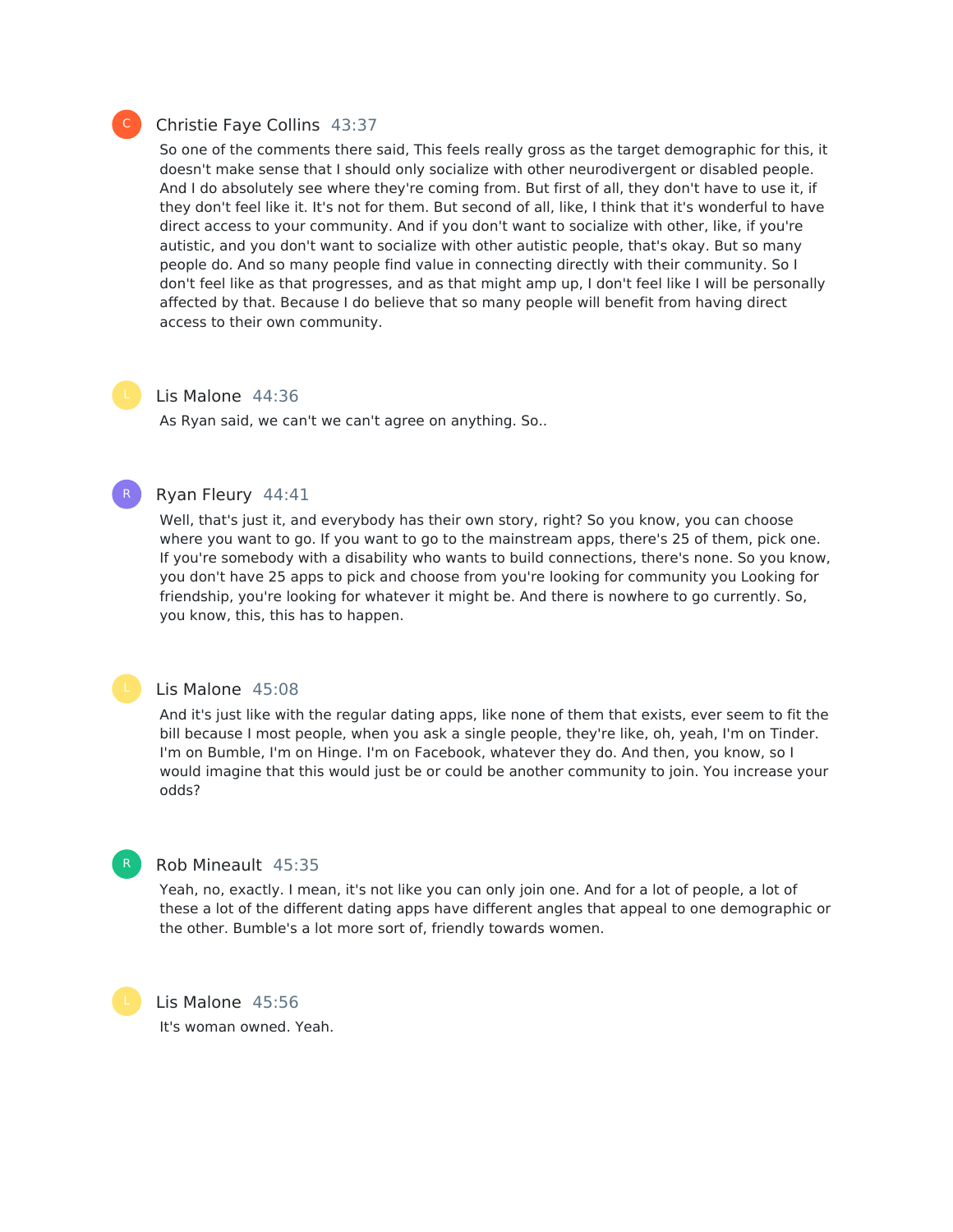#### Rob Mineault 45:58

They are the first ones that have to message. So, you know, whereas Tinder, it's just, you know, it's it's sort of the Wild West, and then Plenty of Fish. Well, that's, I don't even know what what's after the Wild West, I don't know, Sodom, Gomorrah, I don't know, like, I don't know, one of the two. So people pick and choose which one is sort of right for them. And often, you're absolutely right, they'll join multiple. So and I think the benefit of a platform like this is that what it could maybe do also is that it would help build confidence for somebody with a disability that, that that might spill out to some of these other mainstream apps. They might not feel so self conscious about being open and honest, and when to disclose on say, you know, Bumble, if, if they're sort of used to it on this platform. So I think that it really it has a lot of potential benefits for sure.

#### Christie Faye Collins 47:02

Yeah, I like that a lot. I never actually thought that the benefits of this could spill out onto other mainstream dating apps. But I think you're right. Yeah, I feel like if you were if again, if you got over the anxiety and the hurdle of disclosing a little bit more about yourself a little bit more vulnerability that might actually help you and other dating apps? And maybe because of NOMI even if you don't make a direct connection through NOMI, you would make a connection through Bumble, because of that vulnerability.

#### Rob Mineault 47:34

Yeah, that's right. And you know, it helps people learn how to sort of talk about their own disability on a platform like this. So I yeah, I love it. So let me ask you this. Where are you guys in the process? Because I know that you know, this is really sort of fairly new. Have you been able to sort of look downstream and have an idea of the release schedule? Or are you really sort of in these early days of of just research and development.

#### C

#### Christie Faye Collins 48:08

More on the early days end of things, but we do have code now, which is very exciting. One of my developers just showed me a part of the front end that he had developed last week. So that was wonderful to see, because I've only made actual, like, not real prototype mock ups, but just kind of design of the app. So he took those designs and turned it into code. So we have that now. And I am in the middle of creating a pitch for investors, we're looking mostly for independent investor money. And that is much more of an involved process than I thought it would be. So that's taking a lot of time. And yeah, so we are quite close, I would say we're a few weeks out from having a good amount of money to start hiring people and developing this more seriously. But yeah, I would say we're kind of like, just past the early, no prototype, phase and more into the Okay, we know that this is an idea that will work. We know that this team is capable of making this work. And now the next step is just having money so that we can sustain ourselves while we create this. So right now the estimated timeline is hopefully we will have our user testing done before 2023. And then we'll be able to release it to British Columbia, or at least most of British Columbia, in early 2023. And then from there we're going to release it



 $\mathsf{C}^-$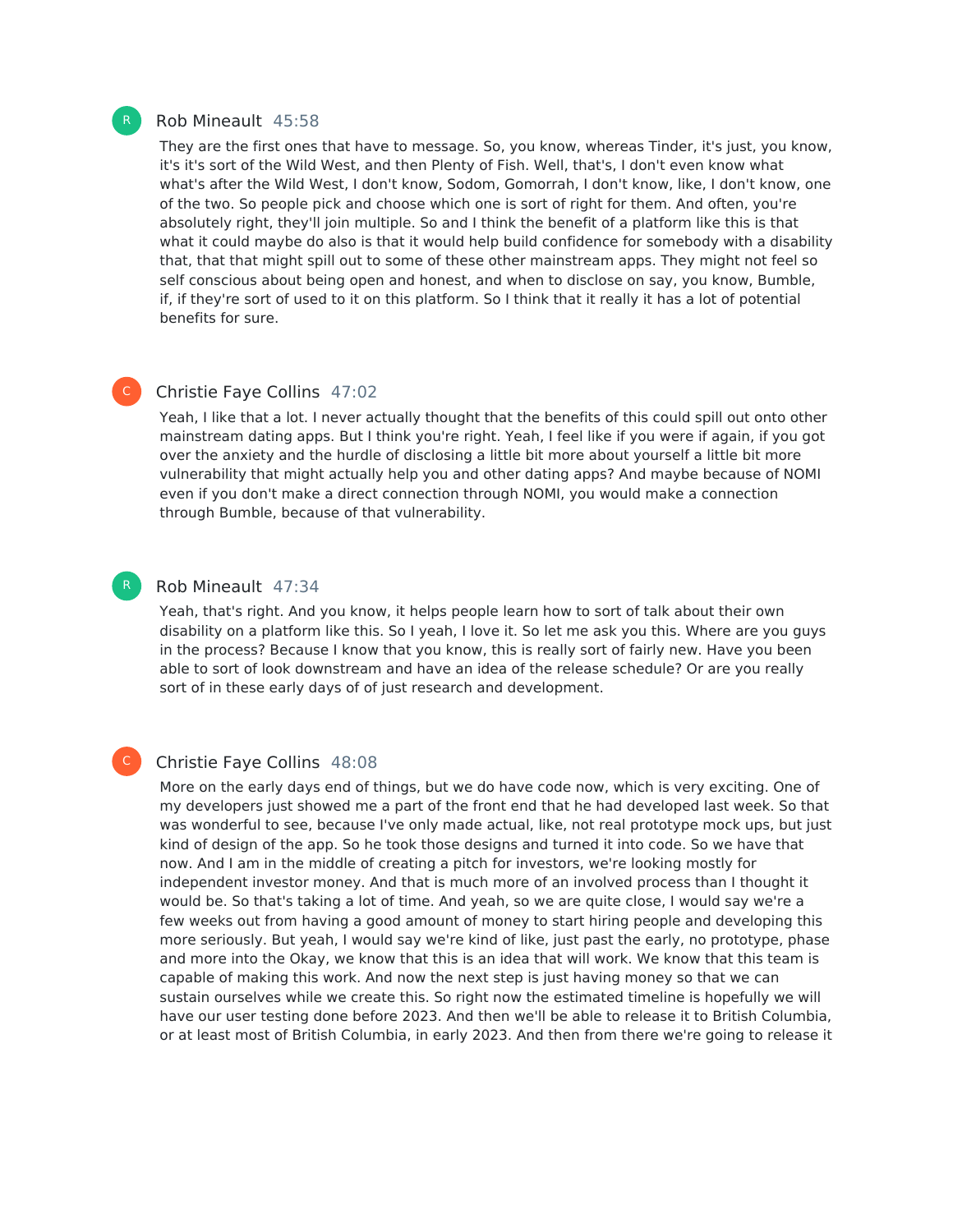to larger cities so that by the city, you can make connections that you can actually where you can actually meet up with a person if you want to. Because that's a big issue with social apps where if it's not, if you don't have enough users in your area, you're less inclined to actually continue using the app, even if you would potentially find value in it. So yeah, hopefully, throughout 2023, we're able to release it to all of Canada and then go global from there.

# Rob Mineault 50:34

So if people are interested in just contacting you, maybe they they want to give their two cents about what they might like to see. Or who knows that investor out there? Or somebody who's interested in joining the team? Where can people reach out and contact you?

#### Christie Faye Collins 50:54  $\mathsf{C}^-$

Yeah, so first off, I'll plug the website. It's nomiconnect.net. And you can contact me through the contact page, you can take our survey through the Contact page, it's just listed on the page. Otherwise, if you want to email me directly, it's christiefaye@nomiconnect.net. And I would love to just hear about your experience as a disabled or neurodivergent person your experience on dating apps. Or if you just wanted to answer those questions on the survey, that would be wonderful. I'm open to setting up a zoom call if you'd like more personal one on one session. So I'm just open to any and all feedback, even if you just want to say hey, this is a great idea, because that brightens my day. I love to hear that. So yeah, that's where you can reach me.

# R

#### Rob Mineault 51:58

I would just encourage all our listeners, try not to make Christie cry at work. That's all we ask.

# $\mathsf{C}^-$

#### Christie Faye Collins 52:08

Yeah, I'll be just so unproductive if you make me cry every day.



#### Rob Mineault 52:15

Thanks so much for coming on. It's been an absolute delight. Best of luck with the app and listen, please come back and talk to us maybe a little bit later this year and give us an update on how it's doing. I would love that.



#### Christie Faye Collins 52:28

Thank you so much for having me on today.

Lis Malone 52.32.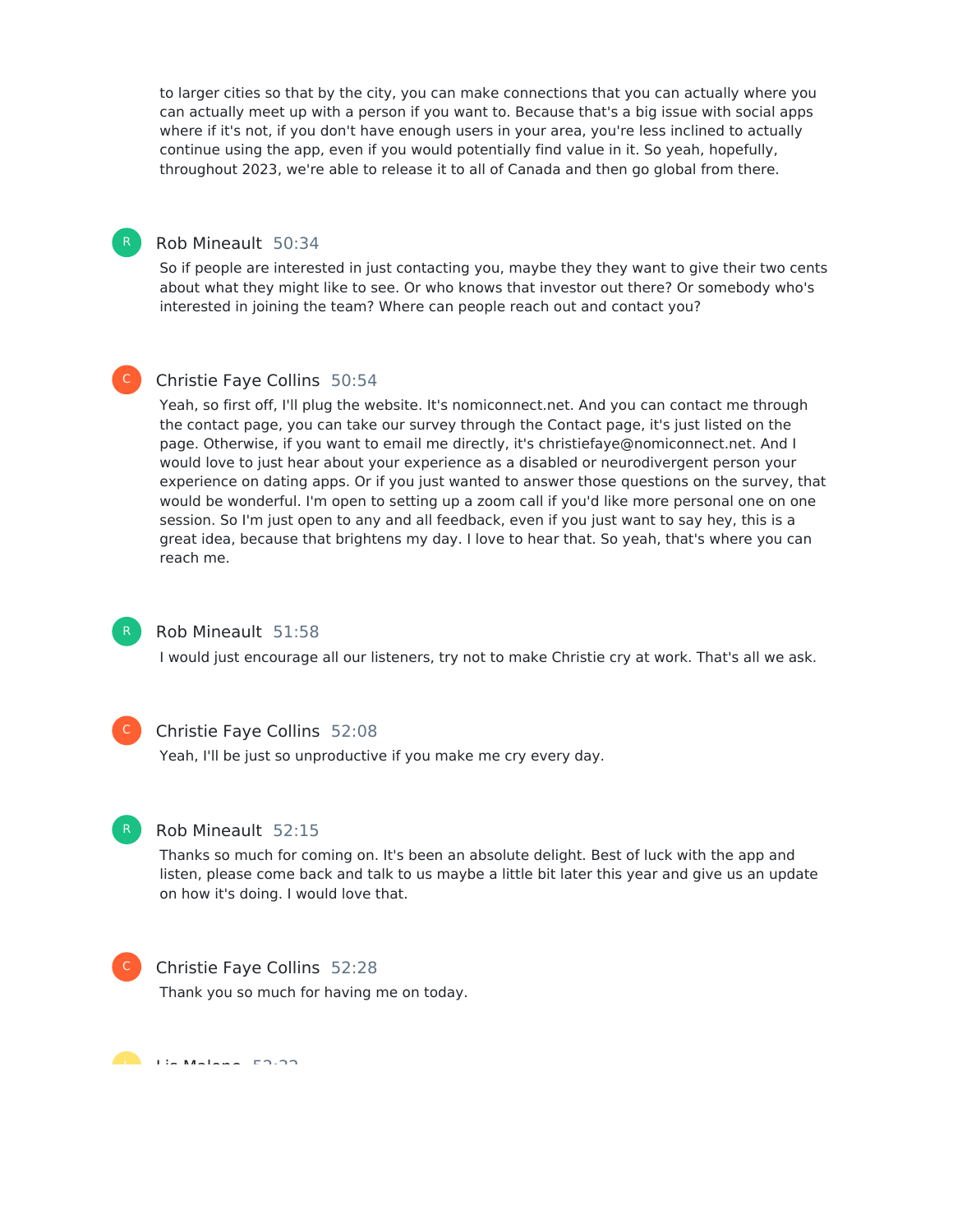

Christie Faye Collins 52:35 All right. I'll talk to you guys later.  $\mathsf{C}^-$ 



#### Rob Mineault 52:37

Yeah, for sure. And we will this will be posted up next week. Probably next Wednesday. So what was happy to send you a link feel free to do whatever you would like with it.



Christie Faye Collins 52:48 Cool. Thank you.



# Rob Mineault 52:50

All right, well, best of luck Christie and thanks again.



Christie Faye Collins 52:58 Thank you so much.



#### Rob Mineault 53:00

Listen, I'm waiting for Meow Mix to launch. I thought it was Puufect Match. Oh Puurfect Match. Oh is that we've renamed rebranded already okay. Well, copyright issues. I checked the domain names available. Oh, really? Okay.



#### Ryan Fleury 53:17

It's probably better if it was Puurfect Partner.



#### Steve Barclay 53:29

Yeah, that one's available too.



#### Rob Mineault 54:44

Well you know what? I forgot to ask her about the name, where the name NOMI came from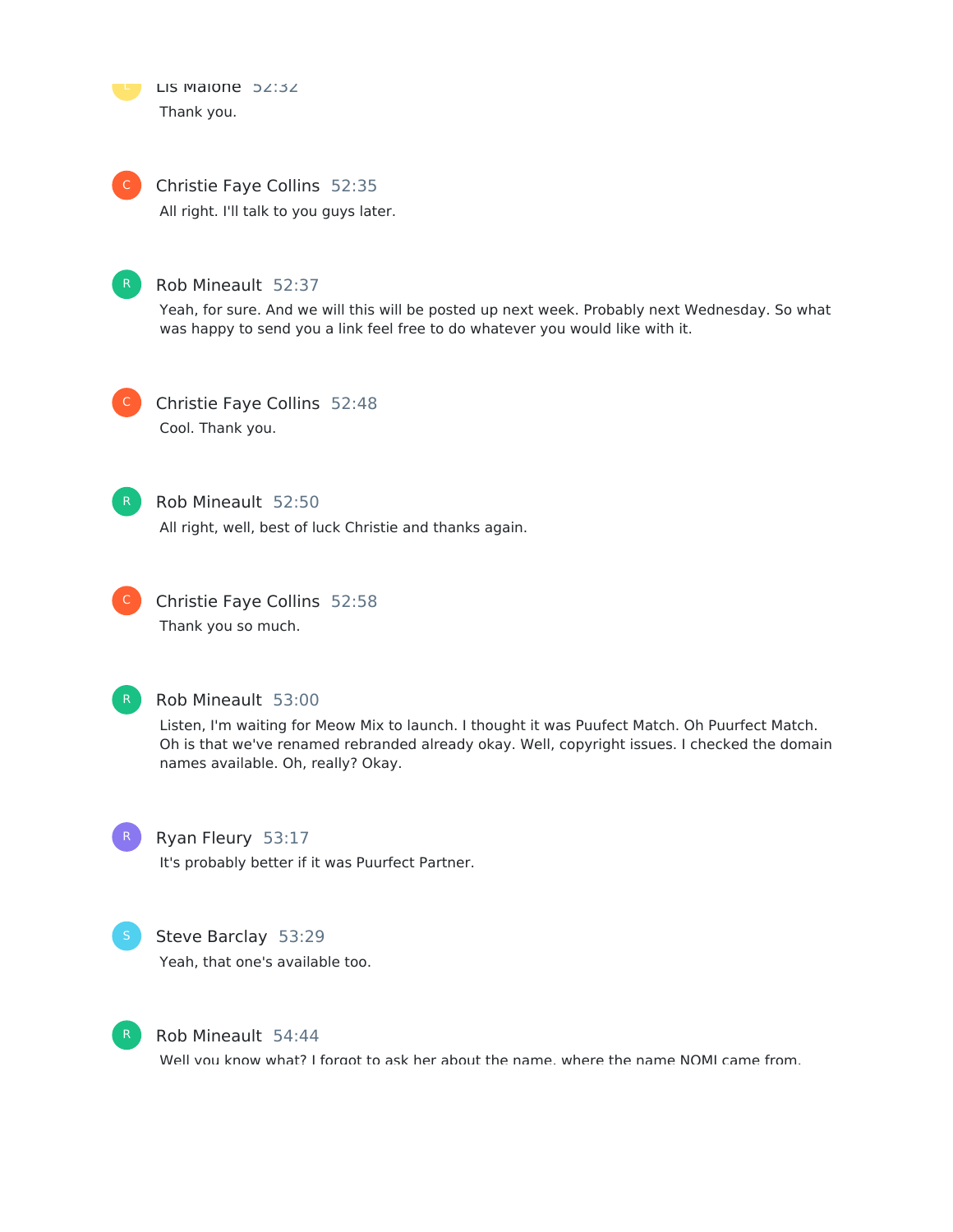

#### Lis Malone 54:55

It was named after a favorite character from Sense 8



## Rob Mineault 55:01

Oh, stop doing your research you guys. You guys are no fun.



### Ryan Fleury 55:06

We talked about this earlier today.



Lis Malone 55:08 Yes, you did. He forgot.



# Rob Mineault 55:12

That's what happens when you guys encourage me to drink on the podcast. I lose track of everything.



Ryan Fleury 55:18 I blame Christie.



#### Rob Mineault 55:20

Yeah, well, listen. I'm glad to finally have a guest that encourages us to drink all right. Hey, Ryan. Yes, Rob? How you doing?



# Ryan Fleury 55:34 I'm doing well. Thank you.



#### Rob Mineault 55:36

I don't know why I went to you and we're supposed to go to Lis.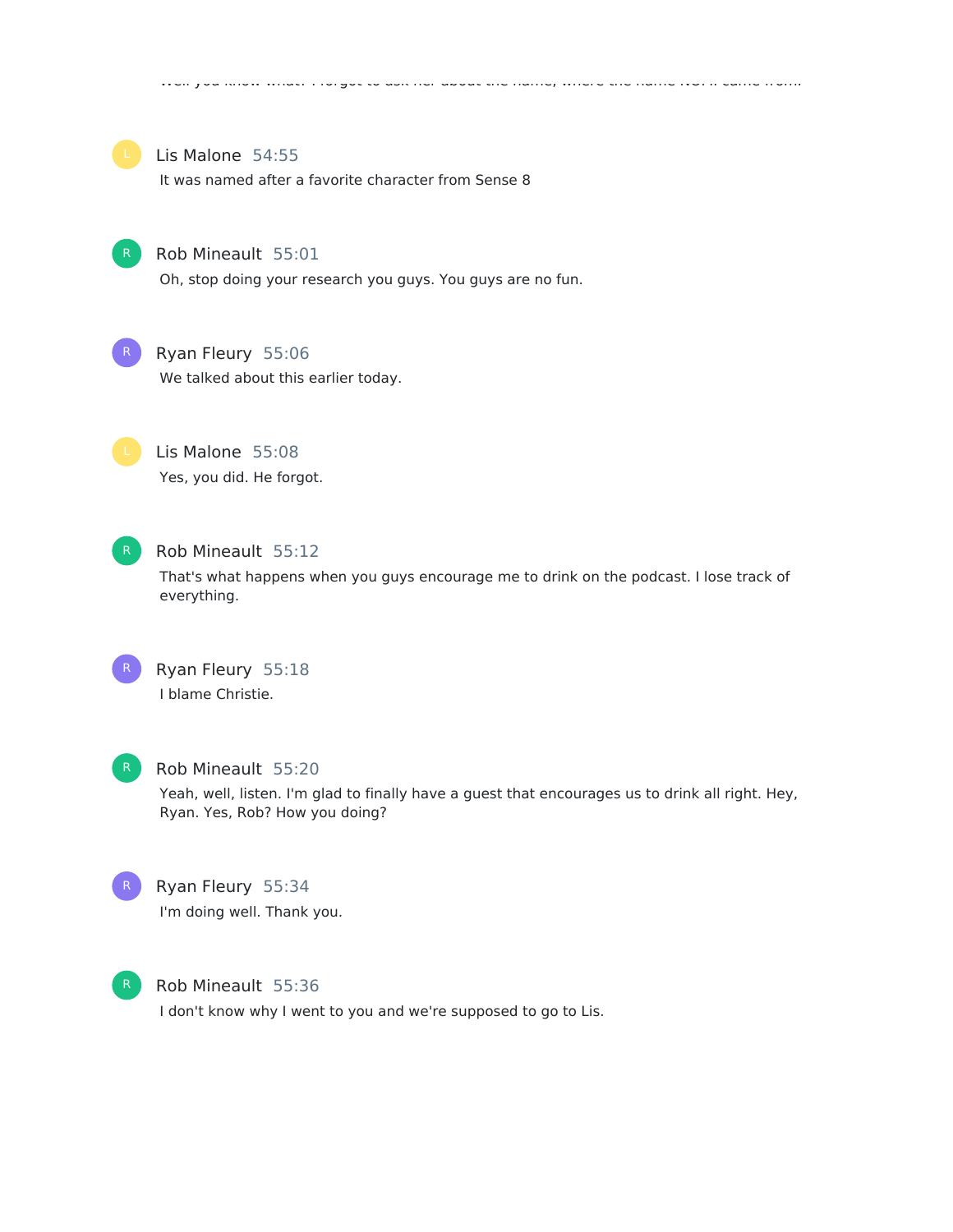Ryan Fleury 55:38

I know, but you you've been drinking again.



R

#### Rob Mineault 55:41

Exactly. This is what happens. 200 episodes with you and just do it all at once. Just scream out on social media, hit the cowbell and let's just get out of here. Hey, Lis?



# Lis Malone 55:58

Hey, Rob.



Rob Mineault 55:59 Hey, where can people find us?



#### Lis Malone 56:03

People can find us at www.atbanter.com



# Rob Mineault 56:10

Hey, they can also drop me an email in our email that gets completely flooded every week apparently makes Ryan cry. So if you would like to make Ryan cry, you can just email cowbell@atbanter.com. Steve, where else? Where else can people find us?



#### Steve Barclay 57:10

Well, people can find us on Facebook Twitter, and Instagram.



# Ryan Fleury 57:20

And we haven't changed the name of the podcast that I told you at the beginning of the show. I'm going to be working on a song for Liz all about beaten circus bears, black is slimming. And oh glitter and spangles.



Lis Malone 57:43 It's a song of Lis-isms.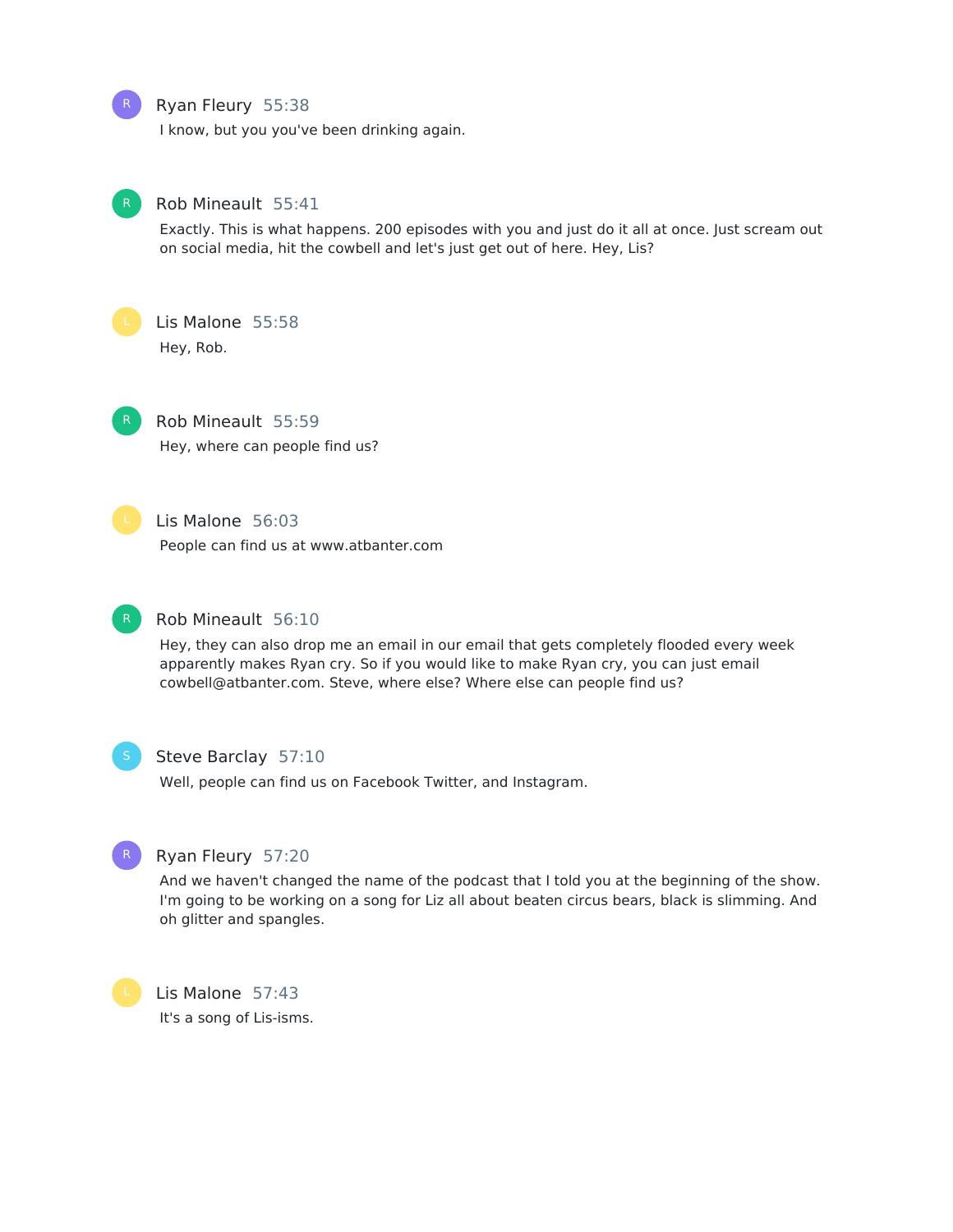Rob Mineault 57:44

Yeah, I totally missed that. Yeah, I came in in the middle of that you were talking about Spankz.

Lis Malone 57:50 He was just ignoring us.



# R Ryan Fleury 57:52 Alright, as usual. Yeah.

Rob Mineault 57:54 Yeah. Well, excellent. I look forward to it. I look forward to video.

Lis Malone 58:10 We'll get you some B roll video.

Ryan Fleury 58:11 Steve you're the creative writer. Yeah. Oh, this is gonna be fun.



Rob Mineault 58:16

"A middle aged a portly middle aged man wearing spandex waves of fish at the camera"

Steve Barclay 58:27 And gets hip checked by some weirdo with a cat.



R

Lis Malone 58:31 "Is is Vancouver still playing in the in the Stanley Cup playoffs? I'm rooting for Vancouver."

Ryan Fleury 58:40 Go sports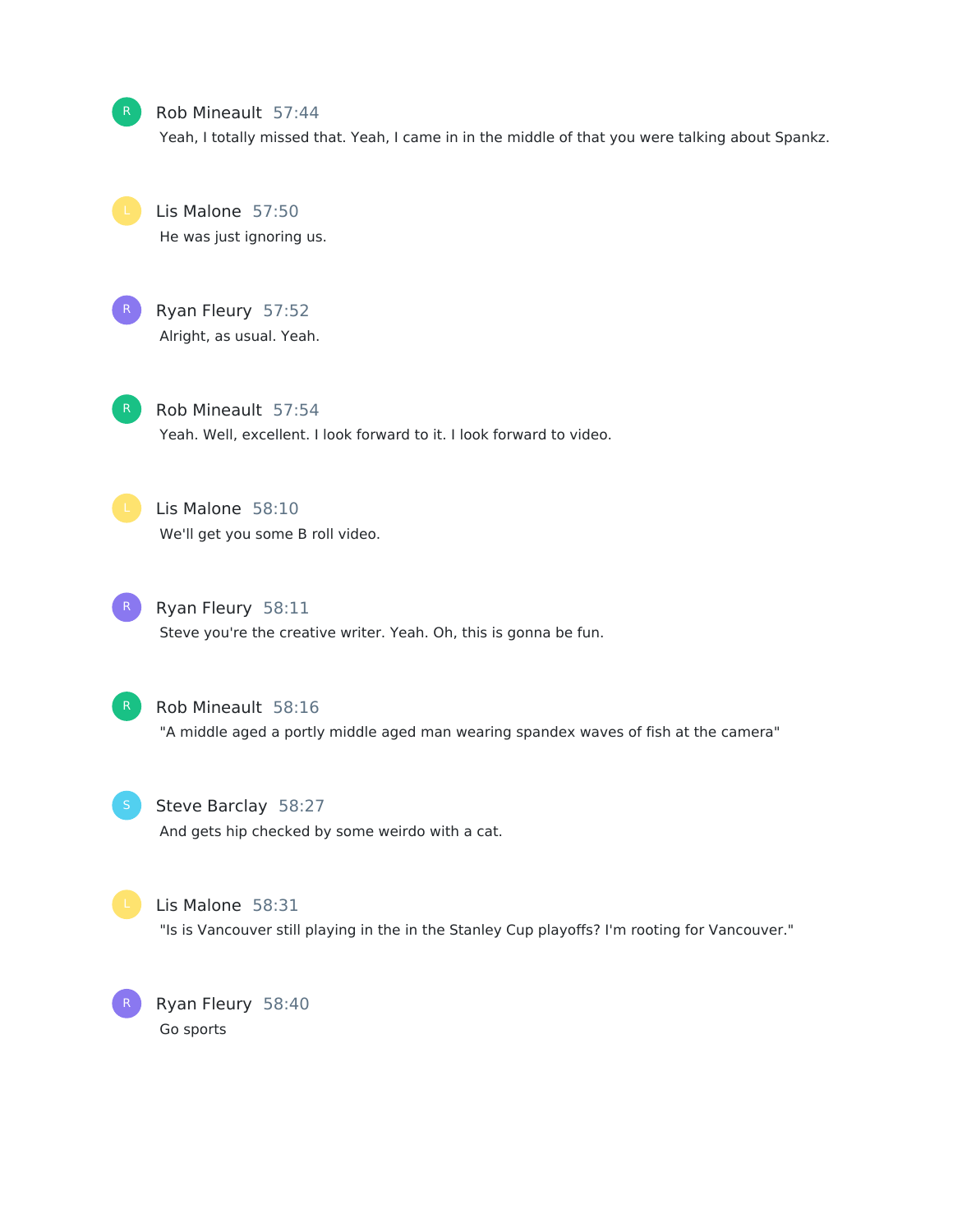

#### Rob Mineault 58:41

Sports is my favorite. This is why we don't do a canned cowbell. If I just edited in the sound of a cowbell all of that would have been missed.



Ryan Fleury 59:16 Yes indeed.



#### Rob Mineault 59:17

This is why Svetlana listens every week

R Ryan Fleury 59:21 AT banter live and uncensored.



R Rob Mineault 59:24 Yeah. Hi Svetlana.



R Ryan Fleury 59:28 Yes. Hello, Svetlana.



#### R Rob Mineault 59:37

No one else on the planet knows what we're talking about. But we do have a listener in Russia, which is saying not to brag, but we do. So suck that Joe Rogan. I think we're all hungry and kinda drunk. Haven't eaten anything yet today. That's why.



Ryan Fleury 1:00:02 oh I see



R Rob Mineault 1:00:04 That white claw went right to my head.